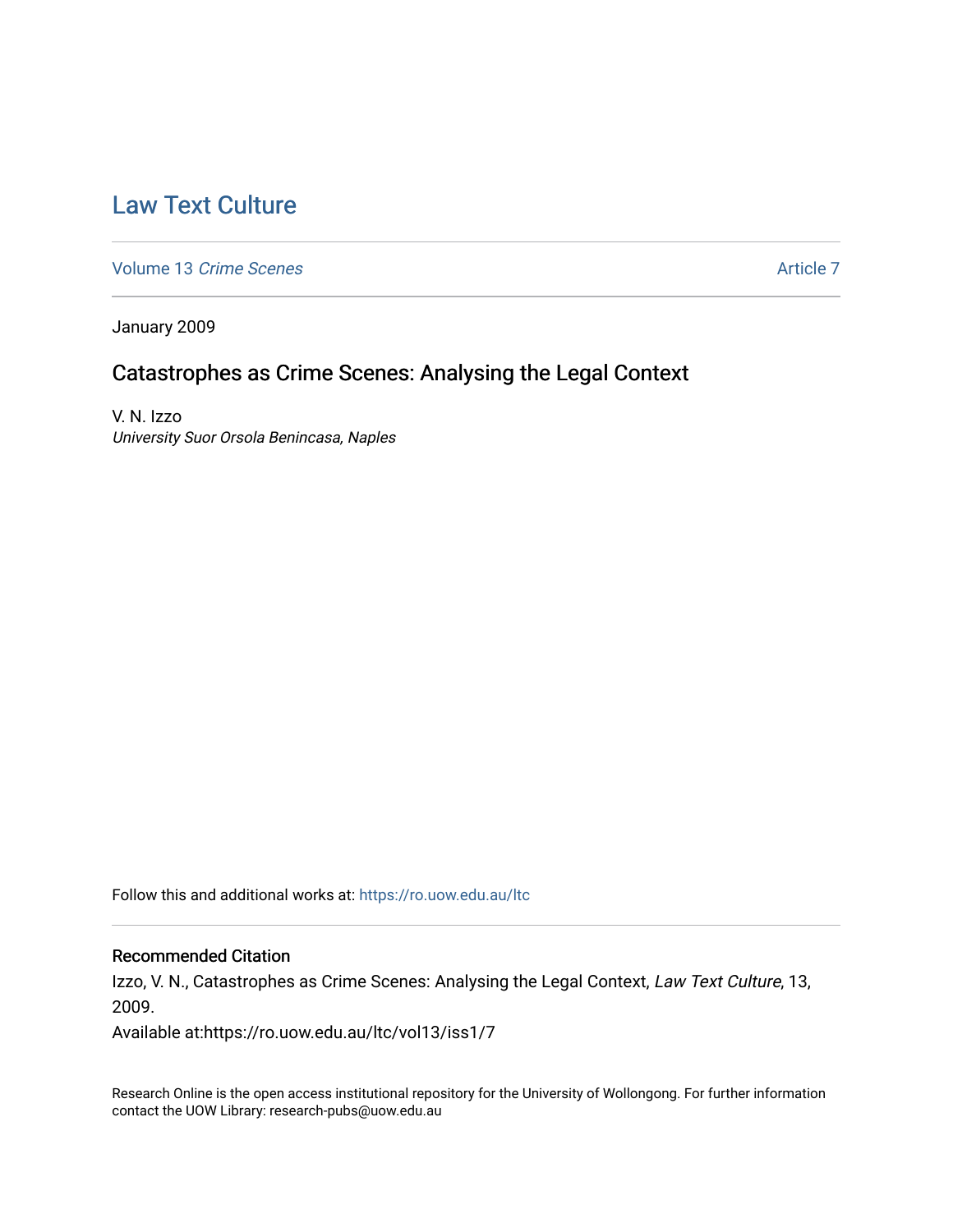# Catastrophes as Crime Scenes: Analysing the Legal Context

# **Abstract**

Catastrophes are a powerful breakdown of our normative world, due to how they affect legal systems as jurisgenerative forces and the negation of law they produce at the same time. In this article I discuss the theoretical impact that the concept of catastrophe has on legal systems. To do so I focus on the strategies of response to the consequences of catastrophes enforced by the legal systems, exploring tensions between regulatory approaches and the guarantee of fundamental rights. In the second part of the article I assess the theoretical framework developed by connecting crime scenes to the idea of catastrophe. The analysis is conducted with reference to different cases such as the Bhopal disaster, the tsunami in the Indian Ocean, hurricane Katrina and a particular case of man-made and criminal catastrophe, the extensive toxic waste devastation caused by criminal organisations in the area of Naples, in Southern Italy. These cases show the links between environmental disasters, the inefficiency of law and the massive devastation of an entire area, which leads to different kinds of crime scenes from those normally evaluated, for their source, their physical extensions and for the enormous impact they had on local communities.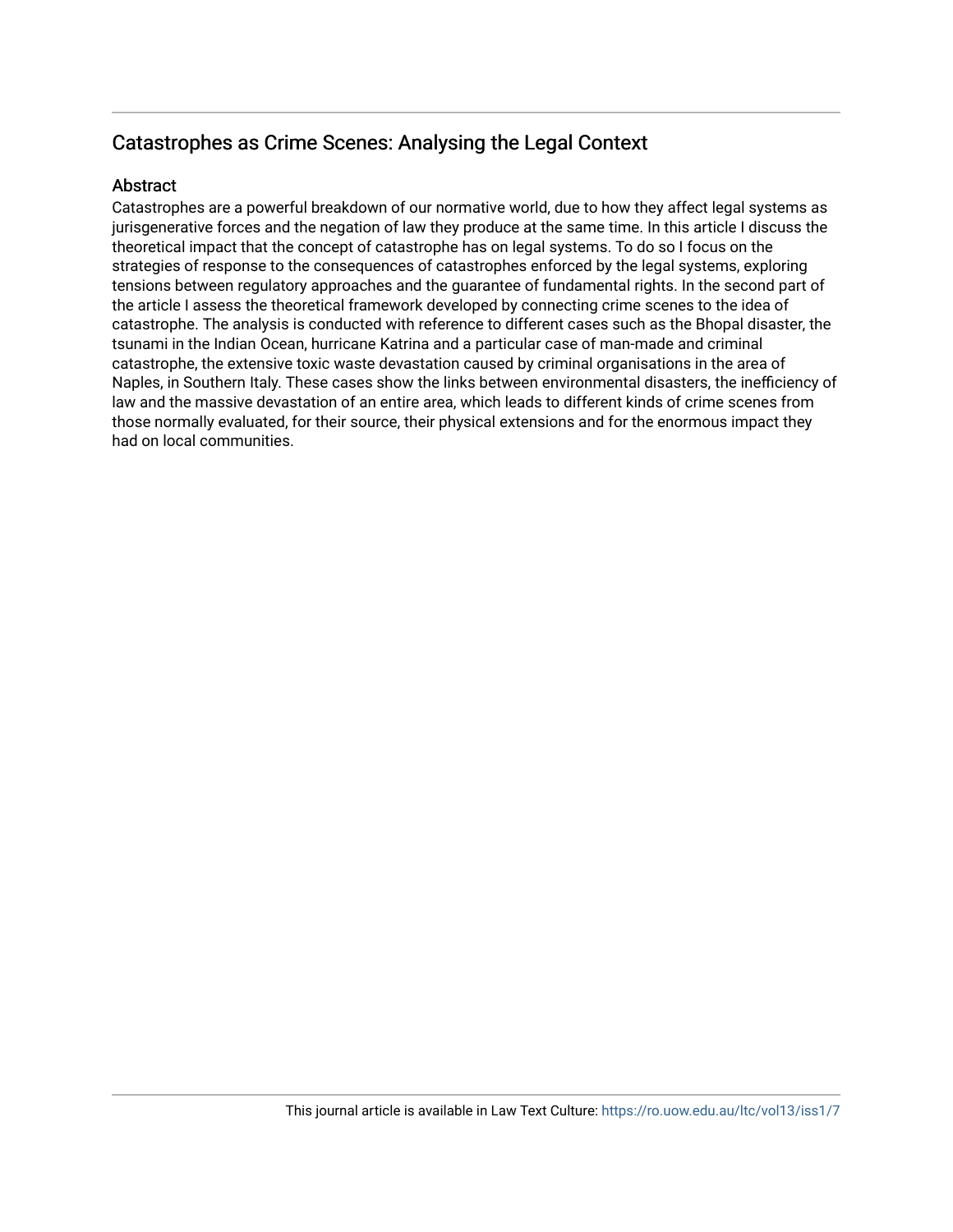**Crime Scenes**

# **Catastrophes as Crime Scenes: Analysing the Legal Context**

# **Valerio Nitrato Izzo**

# **Introduction**

Catastrophes have a strong conceptual link with modernity, even if this is rarely remembered. Surprisingly, we can also trace a date for the first general recognition of the importance of this issue, at least in the western world. It was during the aftermath of the Lisbon earthquake in 1755 that thinkers started questioning catastrophe. The immense devastation caused by the earthquake, in a big and wealthy city such as Lisbon in that period, caused an enormous impression and different reactions concerning its origins. Two of the most important thinkers of the time, Voltaire and Rousseau, directly considered the topic, but with different approaches. Voltaire vigorously attacked the idea according to which the world was assumed to be good because, as claimed by Leibniz, it was the creation of God. He insisted on the contradictory widespread presence of such evil and harmful events in a world supposed to be good. On the one hand, Voltaire was lamenting the fate of humanity suffering from the evil face of Nature, underlining the difficulty of understanding the nature of evil. On the other, Rousseau insisted on the human attitudes that call for responsibility in the outcomes of the events, focusing on the part played by the social and cultural context in an event out of human control.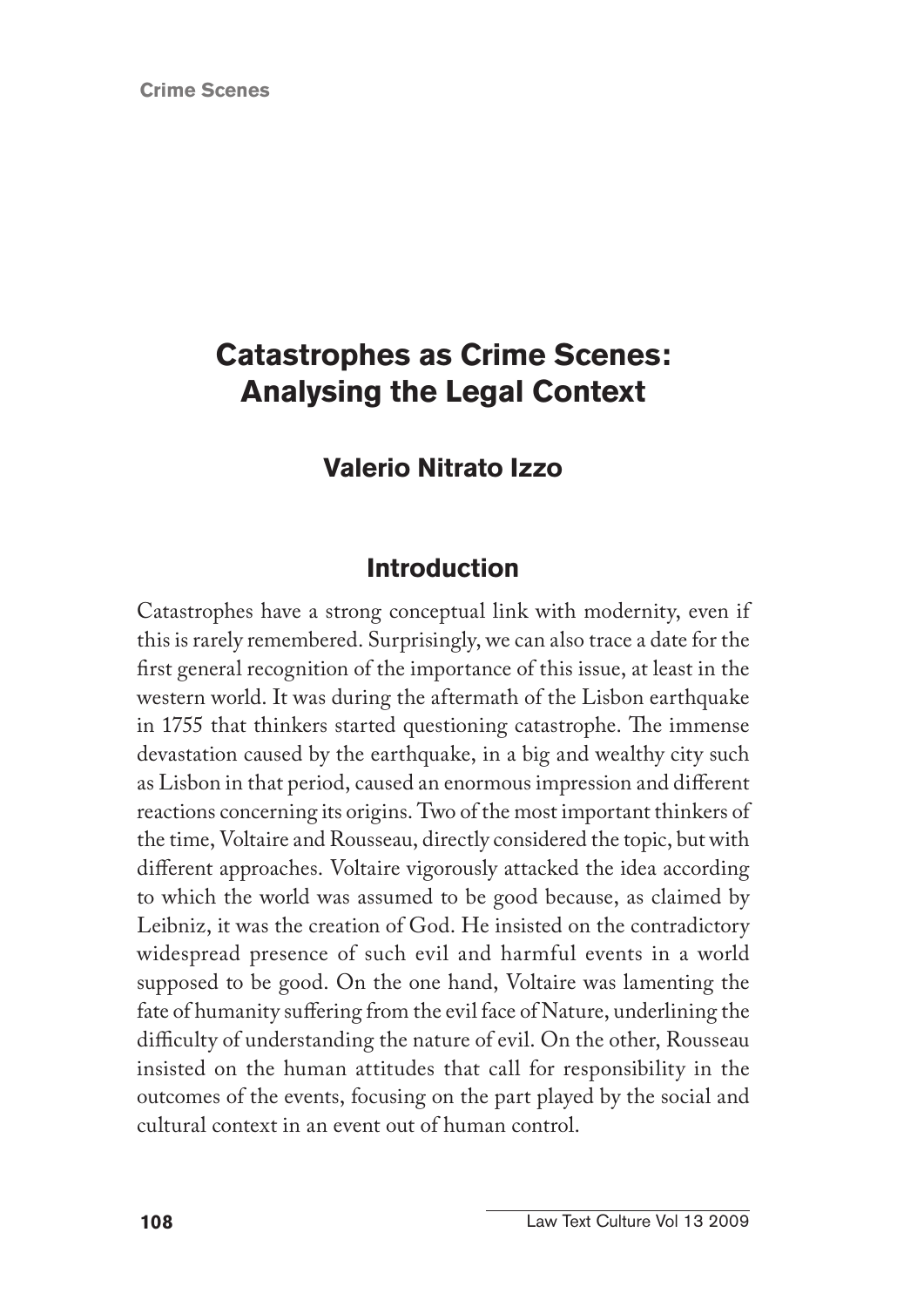Here lies the challenge that the concept of catastrophe still poses to us today, and probably more than ever. Rousseau's view can be considered to pioneer a modern social science approach to the topic of catastrophes, for he acknowledged the role of the emerging nation state as the main social actor in charge of a response to disastrous consequences (Dyne 2000).

However, we can try to clarify the meaning of catastrophe by emphasising its strong connection to the normative world. Notwithstanding the fact that 'law and catastrophe' is a very recent topic, it is common to find reference to law in disaster literature, underlining the tautology implied in some legal definitions of disaster as that which the intervention of disaster relief units make necessary (Dombrowsky 1998: 14). The connection that recurs most of the time is the one between catastrophe and order, which can also be found in many definitions provided by international organisations such as the OECD or by UN bodies. In this sense, catastrophe is an event producing a subversion of the very concept of order itself (Douglas et al 2007: 2). Religious thought considered catastrophe issuing from law as an expression of normativity, sometimes in the sense of punishment.1 The liberal approach underlines, instead, that it is law that arises from catastrophe and focuses on catastrophe as a breakdown of the normative world. Confronting the law, catastrophe is Janus-faced, juris-generative and antithetic to law, all at the same time (Douglas et al 2007: 4). Catastrophes are moments when we confront the limits of our normative world (Ross Meyer 2007: 20). In this article I will discuss the way law shapes, creates and sometimes destroys such limits when catastrophes happen. Public injustice, the responsibility of the State and the possibility of a 'state of exception' are features that can link catastrophes to crime scenes, as shown by the cases of Hurricane Katrina, the Bhopal industrial explosion and, especially, urban and toxic waste in Naples. Crime scenes that arise from such occurrences can enlighten not only the response of law and legal system in extreme events, but also the hidden logic and significance of the relationship between law, 'crime scenes' and the catastrophe.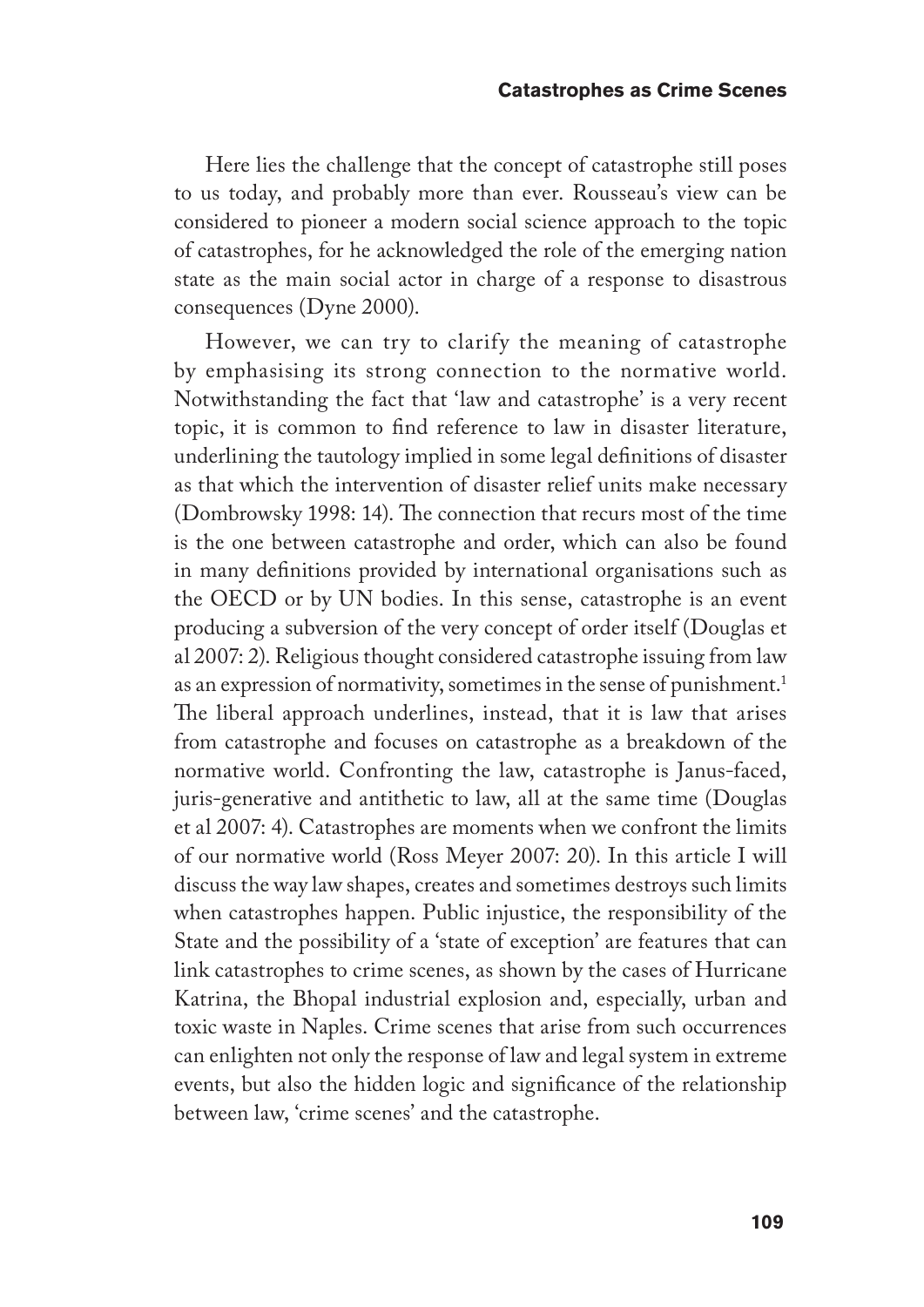## **Catastrophic Risks**

Those events defined as catastrophes always demand an urgent response from the legal system. For a better understanding and assessment of the impact of catastrophes on a legal system, a conceptual framework is required which links different elements such as regulatory techniques and normative approaches. Governmental policies use law as a means of assessing, reducing and controlling risk in a sovereign territory. It is the very concept of risk as something that can be controlled by human forces that recalls a normative meaning. Risk is a human creation, depending on its perception, which is always culturally influenced and, from this point of view, always relative to some extent, because perception of risk can vary not only among societies but also within a society (Douglas and Wildavsky 1982).

Consequently, here stems an important question: what are the features that make catastrophic risks different from other kind of risks? Firstly, we should be aware of the fact that catastrophes challenge the reliability of common risk assessing methods. Due to features such as magnitude, uncertainty and possible irreversibility in outcomes, the actuarial and probabilistic approach, typical of the insurance companies, is weak when it must face effects that are not foreseeable. Each risk assessment is a matter of classification, and it simply cannot be possible without assigning values — in the broadest meaning — to the outcomes (Steele 2004: 25). Modernity and the scientific approach have always attempted to place everything under the umbrella of possible assessment via calculation. In the 'risk society', it is the creation and the distribution of risks in society that play a central role, but in a new context where risks are, more and more, non-reciprocal. Due to the complexity of the contemporary world, risk is not always under control and many social groups are affected by risks that they did not help create. The role of science is crucial here because it lies at the heart of the connection between risk evaluation and decision-making. Risk is not something 'natural' but it is always man-made; it is 'manufactured', as Giddens states, through the development of technology (1999: 4).

Modernity has brought us not only a deep faith in progress through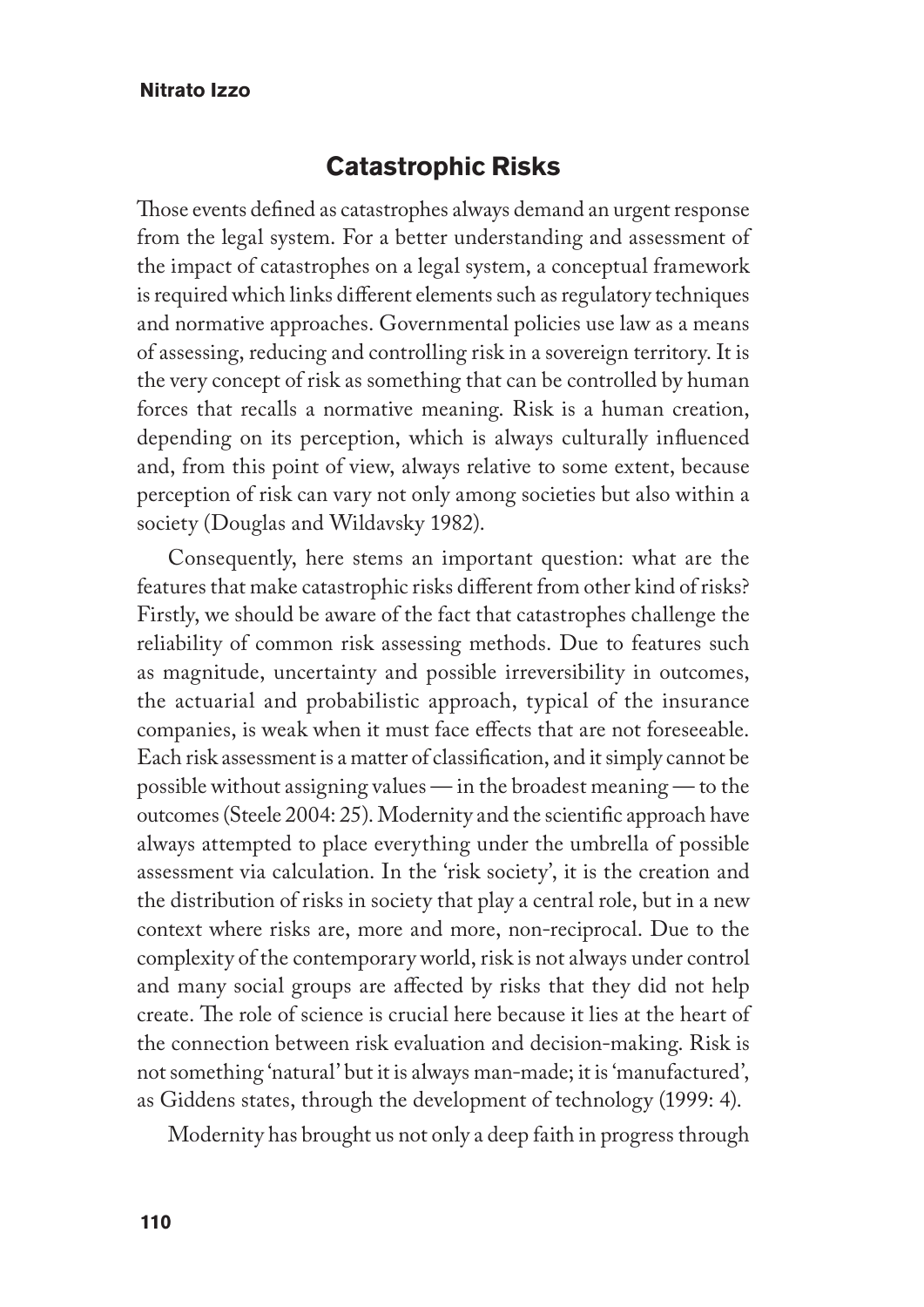knowledge, but also a way of reasoning, theoretically well hidden, regarding the dangers of our era. What is distinctive of catastrophes is that we should always be aware of the possibility of the worst-case scenario. This is sometimes called 'catastrophism' in the negative sense. Catastrophes are events with a low probability of materialising but they can produce terrible destruction and harm. Therefore, trying to calculate risks by balancing security and action, using knowledge and technology, does not represent the whole range of problems that catastrophic risks pose. Beck (1992) has noted that it is not the probabilistic approach of science that can end the discussion on the issues of risk. Catastrophic risks are mainly perceived as potential risks that include elements not susceptible of exact scientific prevision (for example the impact of decisions on future generations). Here lies the imperfection of the world and the gap between scientific and social rationality (Beck 1992: 30).

According to Dupuy (2002), catastrophism can also be seen as a kind of metaphysics of the modern world. In our attempt to reduce, minimise and sometimes deny risk, there is a common view that assigns to total reduction of risk an inevitable abstention from action. Dupuy challenges this view, asserting that the worst-case scenario must be taken into consideration as a possible event and that to minimise catastrophic risk does not mean a risk degree equivalent to zero. Inverting the temporal order between possible production of the event and its taking into account, Dupuy warns us that:

What is terrible with catastrophes is that we do not believe it is going to happen, even if we have all the information about this possibility. Once it has happened it will be considered inside the normal order of things. Catastrophe is not judged possible before its coming into existence (Dupuy 2002: 84-85).<sup>2</sup>

For Dupuy, understanding catastrophe in an era in which technology has reached the point that its use could lead to the total self-destruction of humanity, needs this metaphysical clarification.

Until now, I have not distinguished between human-made and natural catastrophes. This distinction was clear at the time of Voltaire, but is no longer. Of course, it is possible to distinguish between an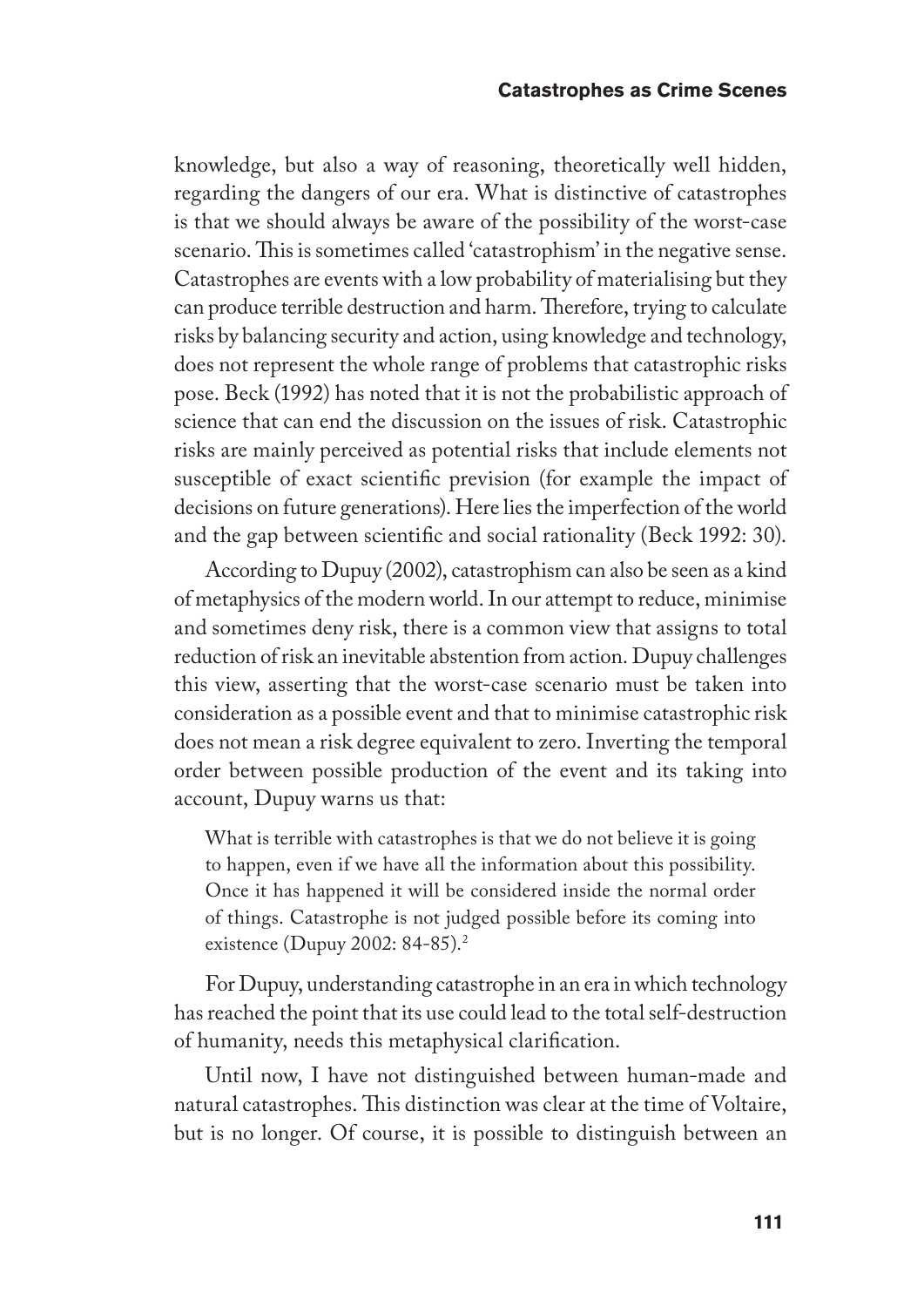atomic war, a terrorist attack, an earthquake, or a tsunami. These different catastrophic phenomena pose different problems and answers. However, from the point of view of the effects of the catastrophe, it is important to underline that there is not such a thing as a 'natural catastrophe': all catastrophes are social, due to their effects (Acot 2006). As acknowledged just after the 2004 tsunami in the Indian Ocean, this event could have been much less catastrophic with a simple and economic system of alerting people to the impending disaster.

With regard to crime, the element of human intention in the making of the catastrophe is evident, yet this aspect does not undermine the social nature of the catastrophe. The extreme degree of harm of such an event cannot be understood without reference to the failure of relevant legal systems that allowed a serious negligence or crime to turn into a catastrophe. This may be seen in the Bhopal and Naples cases that I discuss later.

## **Approaches to Law and Catastrophe**

The topic of law and catastrophe is, surprisingly, quite a recent one with only a small body of literature that examines the topic from a general perspective. Recent events such as 9/11 and the general terrorist threat, the number of tsunamis and Hurricane Katrina, have had the effect of stirring a new interest in the topic, especially within North-American literature. Despite this, it is possible to ground some general points.

It has already been said that the immediate link between law and catastrophe is the call for response. This statement does not mean that law only comes into action when catastrophes have already happened. Quite the opposite, law must face the challenge of catastrophe first of all in the sense of establishing preventive strategies to avoid the harmful event. Regulatory strategies can be roughly divided into anticipation, prevention and amelioration (Douglas et al 2007: 6). Even if the distinction between these approaches is not always clear, because of the mutual influence between different regulatory strategies, it is useful to have an idea of legal regulatory efforts in different branches of law.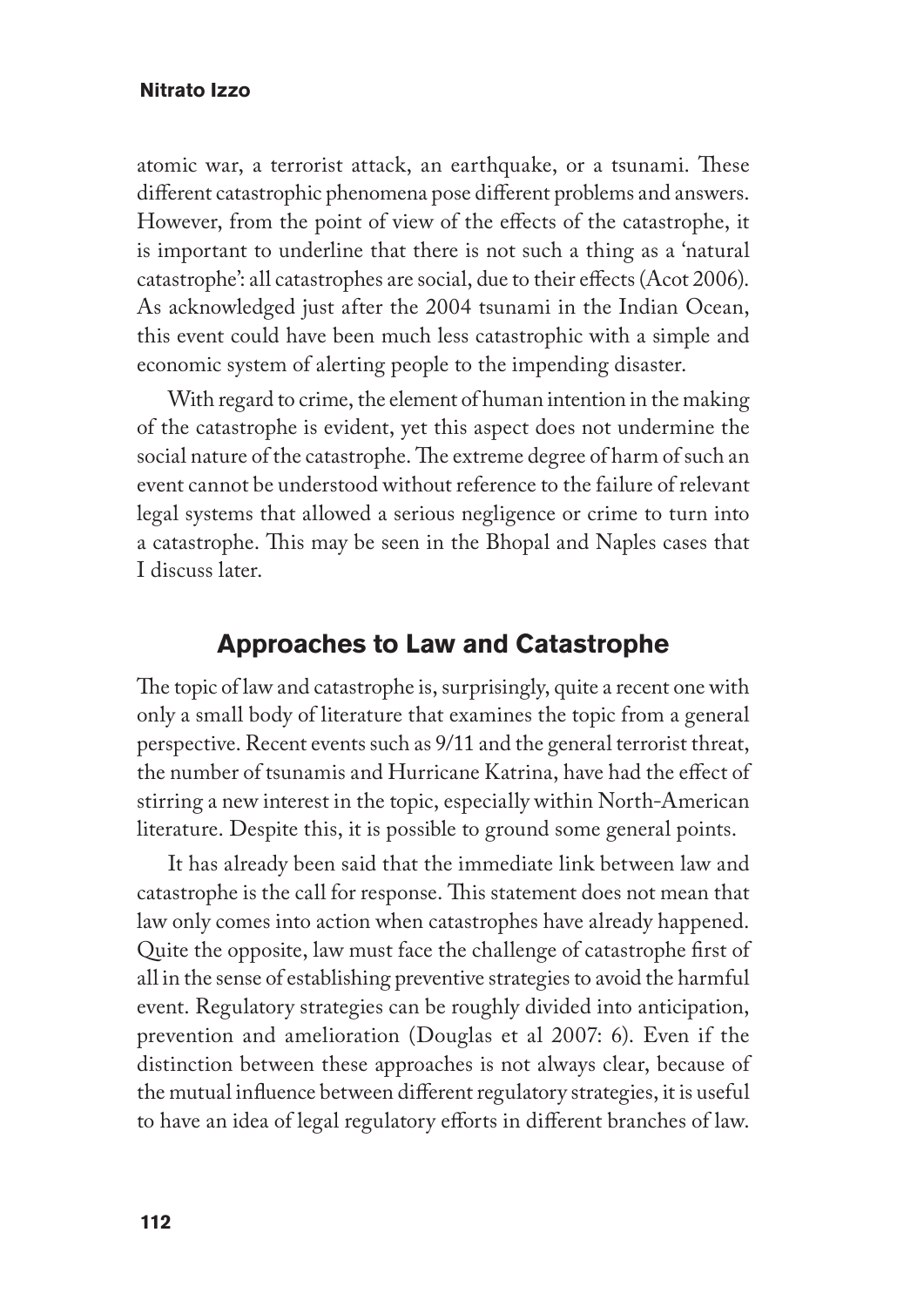Anticipation and prevention seem to play the most important part. This is hardly surprising, as catastrophes have this distinctive feature of tremendous magnitude of harm if they happen, with subsequent amelioration strategies implemented only after bad outcomes have already occurred.

As the world of harm can be divided into criminal and civil wrongs, regulatory techniques, as general legal frameworks, try to classify extreme events into a kind of regulative grid typical of liberal legality (Douglas et al 2007: 15). Such an attempt reflects the distinctive features of different domains of law. Relevant regulatory strategies for anticipation, prevention and amelioration in civil law can include responses from a range of areas from administrative law to tort law, with the possibility of including a criminal law component. Enforcement of regulatory norms, norms of safety and infrastructural development are administrative law measures that fit into anticipation and prevention strategies. For as the focus of tort law on risk accomplishes a similar function to the assignment of corporate risk through the doctrines of foreseeability and strict liability, in the domain of criminal law the content of such strategies varies from anti-terrorism policies such as domestic spying, preventive detention, torture, to military strike and regime change in genocidal regimes.

In civil law, prevention and anticipation are usually taken into consideration under the form of foreseeability of harmful events and can be understood as an assignment of risk to the party that is going to act in a dangerous way. This is a more probabilistic way of reasoning, near to the insurance calculation of costs and trade-offs.

The logic of catastrophe is difficult to reduce to this, because of the immense and impossible costs of amelioration calculation (Posner 2004).3 Massive disaster litigation shows that legal systems are capable of handling small or mid-size disasters but catastrophes in the larger sense — think about Bhopal — lead most judicial procedures to collapse or at least to show an important degree of inefficiency (Durkin and Felstiner 1994).

The main problem here is not the regulatory technique at stake.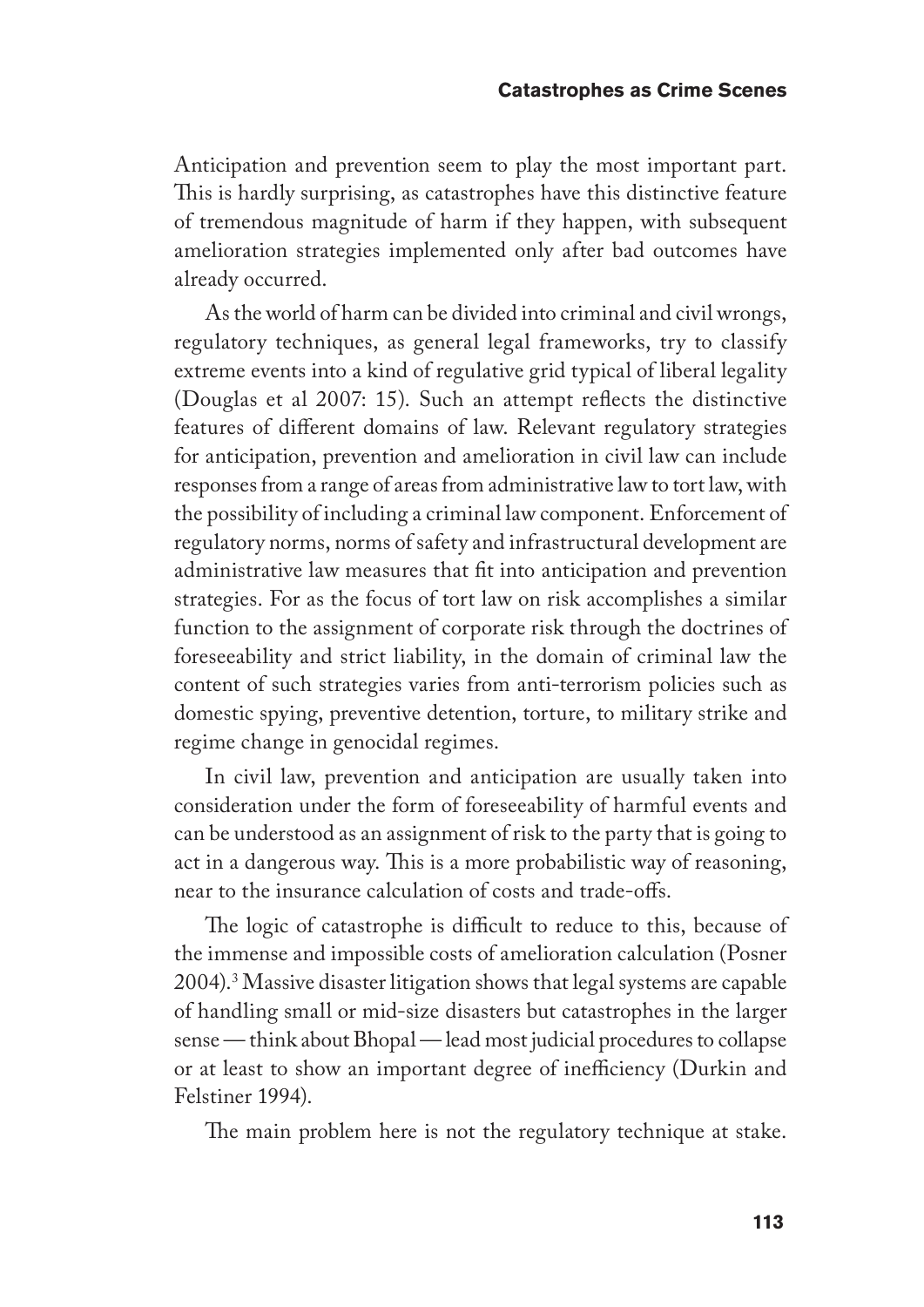From my point of view, the most important thing to understand is the link between social catastrophes and legal strategies to identify the accountable legal entity. My argument is that, notwithstanding the general emphasis on a cosmopolitan approach, the State still plays the biggest part in preventing harmful events from becoming catastrophes. A way to assess the argument is to analyse the importance of national legal systems in the criminalisation of catastrophes and in the management of crime scenes that arise from such events. Beck (2003) has argued that understanding and facing the challenges of a global risk society means to leave aside methodological nationalism in social sciences. His view implies that nation states are not able to face global risks acting independently anymore (Beck 2007). According to him, while authors like Luhmann, Douglas, or Foucault tend to focus on order as the main perspective, global risk leads us to a kind of imposed cosmopolitanism (Beck 2006). Whilst a discussion of the concept of cosmopolitanism and all its implications is beyond the purview of this article, I would like to underline some problems of this idea from the point of view of the role of law and State in a catastrophe.

The policies and the decisions of a State have a direct impact, and sometimes on the very 'creation' of a catastrophe when risks become real. We can say, for example, that some catastrophes, supposed to be natural, could have had a minor impact to a large extent. Hurricane Katrina is arguably the best example. The inertia of the civil protection system produced a clear demonstration of serious gaps in the ability of the legal system to respond to natural disasters and other catastrophic events (Chen 2009). The strategy was to 'privatise' risk, with the U.S. Government abdicating the most basic right since Hobbes: the right to life.4 This strategy had the effect of harming the most vulnerable people in New Orleans and the region affected by the devastation, prompting us to face the following question: is protection from harmful events of great magnitude a duty of the State? To understand that this is not just a matter of policy but also a question of rights, it is possible to think, in terms of a prevention regulatory approach, of the right to have an emergency plan provided by the local or national government (Binder 2002: 791) and that such a plan should be effectively enforced.<sup>5</sup>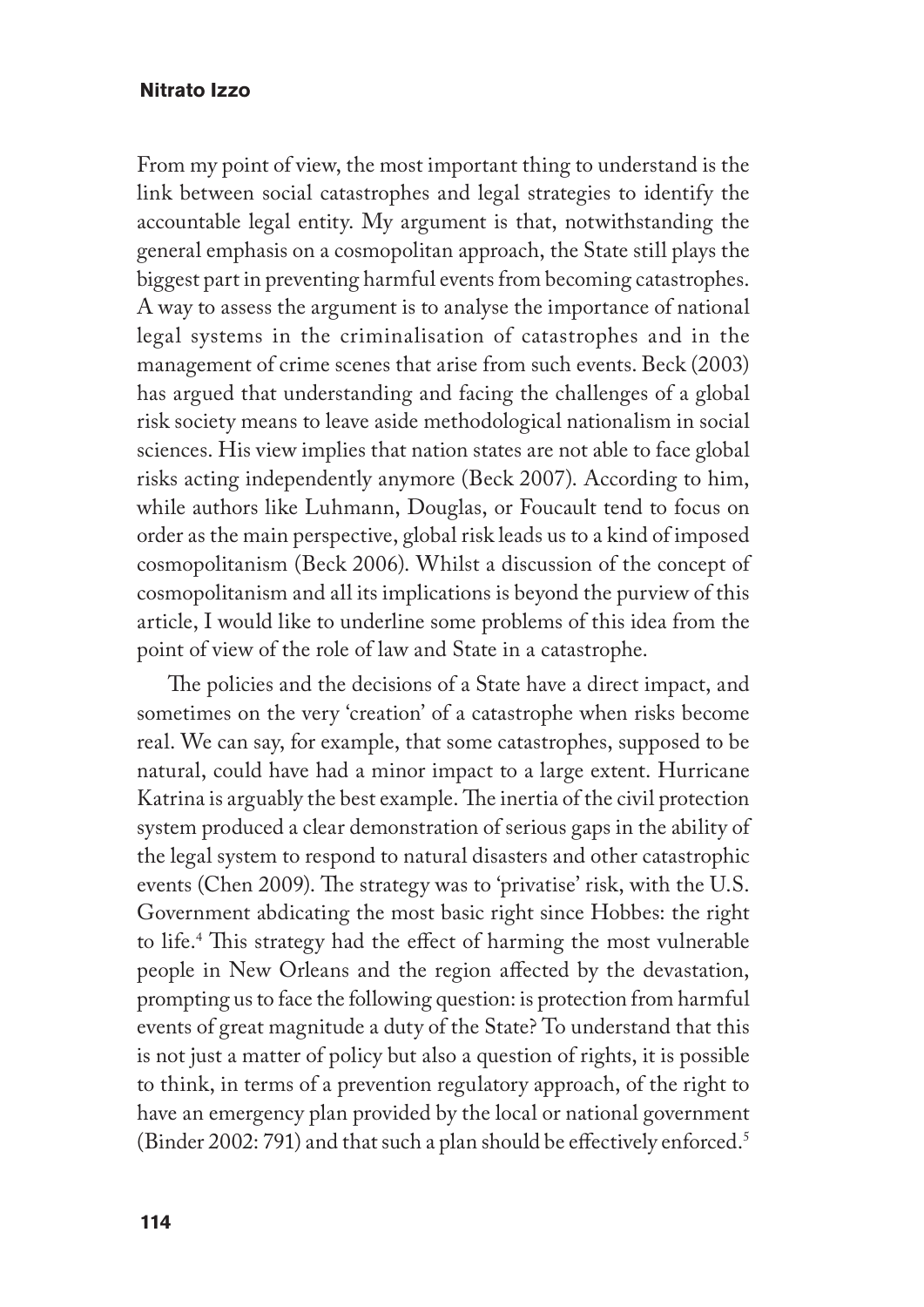Prevention in this way transforms itself from a regulatory practice into a right justiciable before a court, as claimed after the 2006 earthquake in Indonesia by Coalisi KPHY, an association of cause lawyers suing the Indonesian State for 'having not arranged any prevention measure' (Bultrini 2009).

My argument is that social vulnerability, from the legal point of view, is still, mostly, a matter of national systems rather than of international cooperation. The Bhopal case gives us some evidence of the conflict between cosmopolitan and national approaches. During the night of 2 and 3 December 1984 in Bhopal, India, a massive leak of the deadly gas methyl isocyanate occurred at the plant of pesticide producer Union Carbide. The accident resulted in the killing of several thousands of people among the local population. With its apocalyptic number of deaths, still rising in contemporary times due to the side effects of contamination, Bhopal is the largest industrial disaster that has ever occurred. It has also probably been one of the biggest crime scenes ever, if we regard this not exclusively from a penal liability standpoint but also in terms of a wide-spread and unbearable injustice. From the tragedy arose a long, complex, and still ongoing legal action that involved Union Carbide, the Indian government and the representatives of victims and survivors (see Cassels 1993). The case was the object of a long struggle trying to set liability and have the case heard by a competent judge in the US. The challenge for the victims was to assure a tort law system able to award a just compensation, given it was uncertain which was the best compensatory model: American or Indian. The case was, in the end, declared under Indian jurisdiction while the Indian government appointed itself as the victims' exclusive representative. The Bhopal disaster's judicial story contains two narratives: on one side, it shows that cosmopolitan approaches are limited and not always reliable from a victim's perspective; and on the other side, that the performance of the legal national system is stressed by abnormal events and that law's promises in this field can be quite elusive, especially in tort law (Galanter 2002).

This short summary of the argument should not be read as a call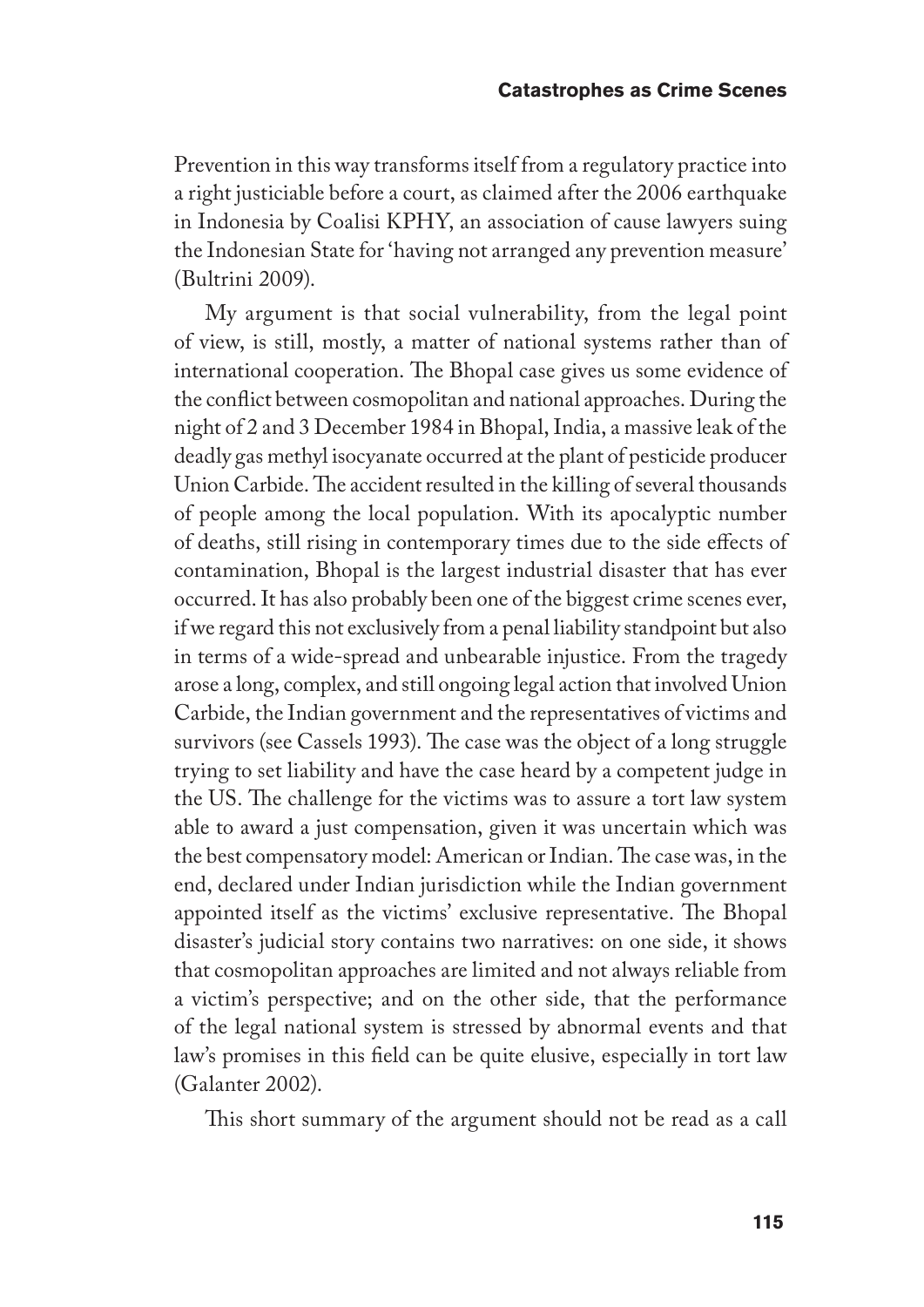for a return to a strict statualism. Assessing risk from a legal point of view surely goes beyond national borders. The development of the principle of precaution doctrine as a general principle of international law can be understood in this way, and not only for its origin in various international documents, but also for the importance that it assumes in enforcing a particular legal view, more attentive to the element of *prudence* in legal theory (Papaux 2006: 220-240). Paradoxically, the precautionary principle can be offended by regulation as well as by non-regulation. Each regulation, including precautionary ones, involves worst-case scenarios of its own (Sunstein 2007: 128). Such scenarios, and the management of injustice they can bring, are still largely under the control of single legal systems, as the analysis of the Naples case shows.

# **Moral Journeys into the Land of Fires: The Evil that Men Do**

During the last 15-20 years, an entire area of Southern Italy, Campania, the region having the city of Naples as administrative capital, has been tremendously devastated by illegal waste disposal. During this time, local bodies and the regional government did not succeed in organising a modern, efficient and ecological system of garbage management and disposal. The reasons for such a failure in the administrative system are complex and probably out of this article's scope. In any case, and this is crucial for the analysis I develop here, the most important element is that the absolutely peculiar mix of inefficiency of the administrative and legal structures, and the role of criminal groups and local mafia *camorra* — established a perennial emergency that, even if led by the national government through various legal acts, statutes and emergency decrees created, *de facto*, a legal context for a criminal catastrophe.

At this point a clarification is needed. Even if most people associate the Neapolitan trash crisis with the urban waste that filled the streets, due to the ample international media coverage, there are two emergencies that merge into one, even if they are just two faces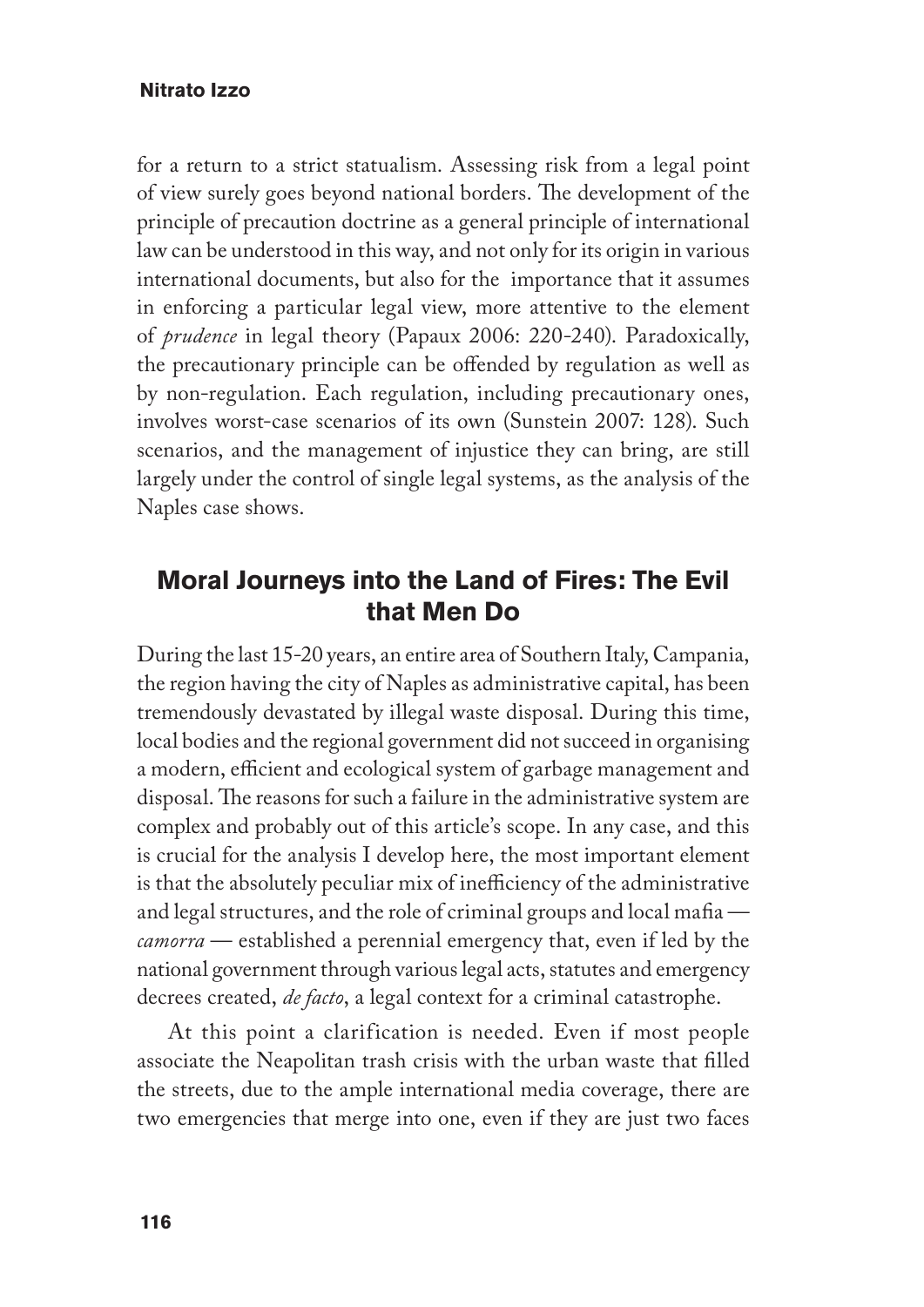of the same phenomenon. The first one is related to the urban garbage issue, the fact that a complete cycle of garbage management was not functioning and is still generally not complete. The second is the toxic waste disposal directly led and organised by the *camorra*. The latter phenomenon is not what is generally expected of criminal organisations: we usually think about 'classic' crimes like international drugs traffic, exploitation of prostitution, rackets and so on. From this point of view the *camorra* was fairly far seeing: giving the word directly to the actors, a member of a *camorra* clan once stated during an interrogation that 'garbage is gold' (Iacuelli 2008: 6, Commissione parlamentare 1997: 426), meaning that the drug business was not the only way to make money.

Years of dumping illegal toxic waste, which was an economically convenient way of waste treatment for industries based in Northern Italy and across Europe, had passed without great social, environmental or political alarm. Paradoxically, the Italian Parliament was well aware of the situation, as demonstrated by official reports of parliamentary commissions and bodies of inquiry (see Commissione parlamentare 1998, 2006). Unfortunately for the local population, the whole affair soon turned into a serious public health problem. The toxic waste, without complying with the strict national and EC regulations, had been mainly disposed of in illegal dumps, without any concern for environmental safety. Most of the time, due to the *camorra*'s power in terms of social relations and intimidating acts, toxic and industrial waste was buried in country fields. This practice turned out to be more profitable than agricultural pursuits. It is important to stress that the most affected area located north/north-east of the city of Naples was called *Campania Felix [Prosperous Campania]* by the Romans because of the extreme fertility of the area, renowned for its many local food products. As all this seems to have dramatically disappeared, due to a drop in demand for such products by frightened international markets, many authors now call the area *Campania Infelix [Unprosperous Campania]* (Iacuelli 2008: 1, Iovene 2008). Such massive environmental devastation slowly polluted the eco-system of the area, resulting in contamination of water resources and agricultural fields. As a direct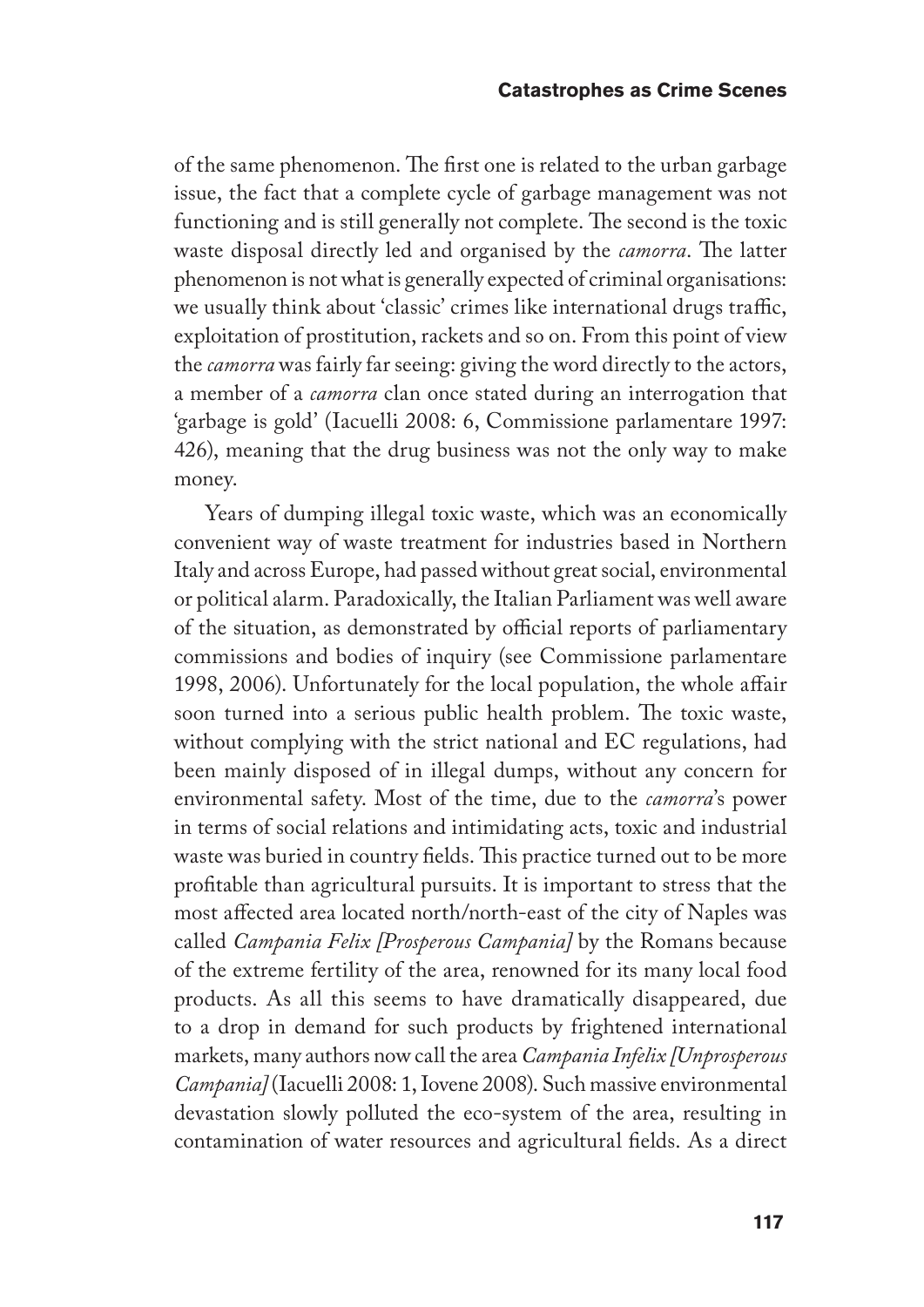consequence, the area's important role in agriculture began to be challenged, as many grazing animals such as sheep and buffalo started to get ill. This was due to high levels of dioxin, a highly toxic chemical compound, and other dangerous elements such as polychlorobiphenyls. Furthermore, dioxin is not only toxic for animals but also for humans, as it can cause cancer, malformations, leukaemia and lymphomas.

As strange as it may seem, for a long time the situation failed to gain media coverage even if the beginning of the spread of the dangerous effects was underway. Similarly, the public health authorities initially refused to link the increasing rates of disease, as a specific causal connection, with the toxic waste affair, also due to the lack of reliable data at a medical level. Things started to change when, in 2004, an article appeared in the prestigious scientific journal *Lancet Oncology* (Senior and Mazza 2004). In the title of the article appeared, for the first time, a sad way to refer to one of the areas most affected by illegal dumps: the 'triangle of death'. The authors gave this term to an area that formed a triangle between the towns of Nola, Marigliano and Acerra, east of Naples. The study demonstrated, using empirical evidence, that in District 73, the public health code which indicated the area, during the period between 1994 and 2000 there was a significant rise of cancer rates. This was higher than the national and regional average, urging for an investigation into the link between the hazardous waste and cancer mortality (Senior and Mazza 2004: 527).

The hypothesis of the article established that the mortality of the sheep in Acerra was being affected by the toxic dumping. As toxic elements, especially dioxin, polluted pastures, the first victims of the disaster were the sheep breeding in the area. The sheep ended up being the first indicators of the disaster (Iovene 2008: 75), showing by their deaths the presence of an enormous concentration of dioxin in the feed and in the whole country-side of Acerra. Shepherds also began to die from the high average of dioxin in blood, and this happened in a zone without any significant industrial activity.<sup>6</sup>

This is only a brief review of a very intricate story. The removal of such a disaster from the public debate in Italy is probably due to a kind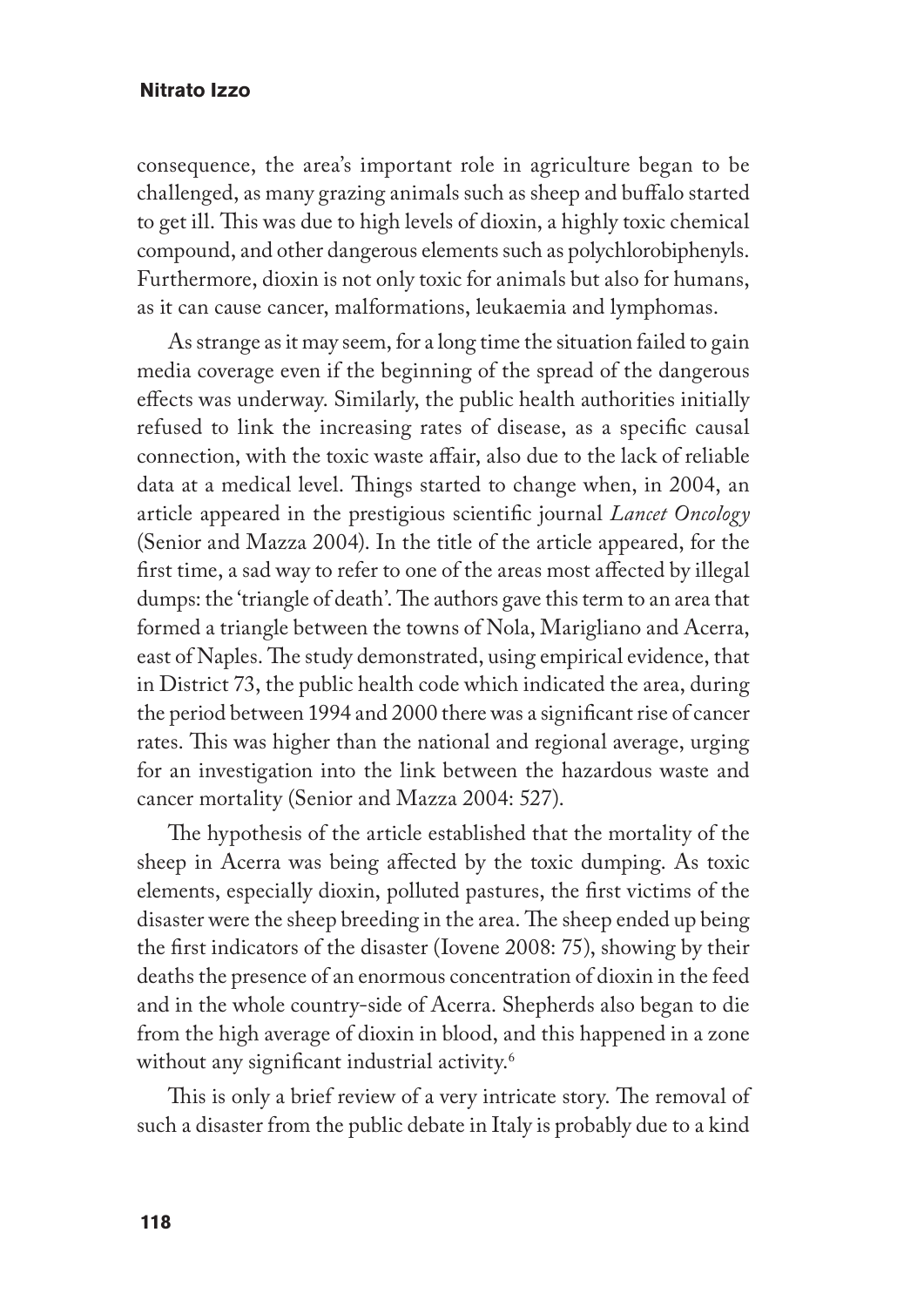of social schizophrenia mixed with a local and economic interest in not uncovering the veil of ignorance under which all of this was happening. Institutional reports and scientific studies did not become known to the public until the last urban waste crisis that affected Naples and its hinterland in 2007-2008. But, as we have seen, that was just one side of the Neapolitan garbage affair, and probably not the darkest one.

Where official reports did not succeed, literature did. In his widely acclaimed book *Gomorrah*, Roberto Saviano (2008) found the way to give a comprehensive description of the *camorra's* criminal empire in its manifold manifestations. In the last chapter of the book, entitled *'*Land of Fires' (2008: 282), Saviano deals with the toxic waste affair. Magisterially reviewing what many of his compatriots tried not to see and hear, he made a descent to hell into the mechanisms and the minds that produced such a disaster, sweeping away the romantic image of the criminal attitude, showing the rising professionalism and the strict tie to the industrial and 'official' economic system. To generate such a massive flux of toxic waste in a one-way direction from northern to southern Italy means having contacts with an organised crime reality that, in order to have access to the rich market of illegal disposal, puts stakeholders and their technical competence in the first line to make business as profitable as possible (Saviano 2008: 288). In order to gain an accurate overview of the real dimensions of the business and its impact on disposal needs, there is no better way than to imagine a mountain with a base of three hectares, made of 14 million tons of unofficial and illegal trash with a height of 47,900 feet: the highest mountain on the planet (Saviano 2008: 283). But nobody is going to see this mountain as it is mainly underground and a substantial part of it is incinerated daily in this devastated land, as the title of the chapter suggests. The visual element results in an aesthetic of a catastrophe, with garbage fires all around, drums of toxic wastes left open in the country-side, urban waste left on the highways.7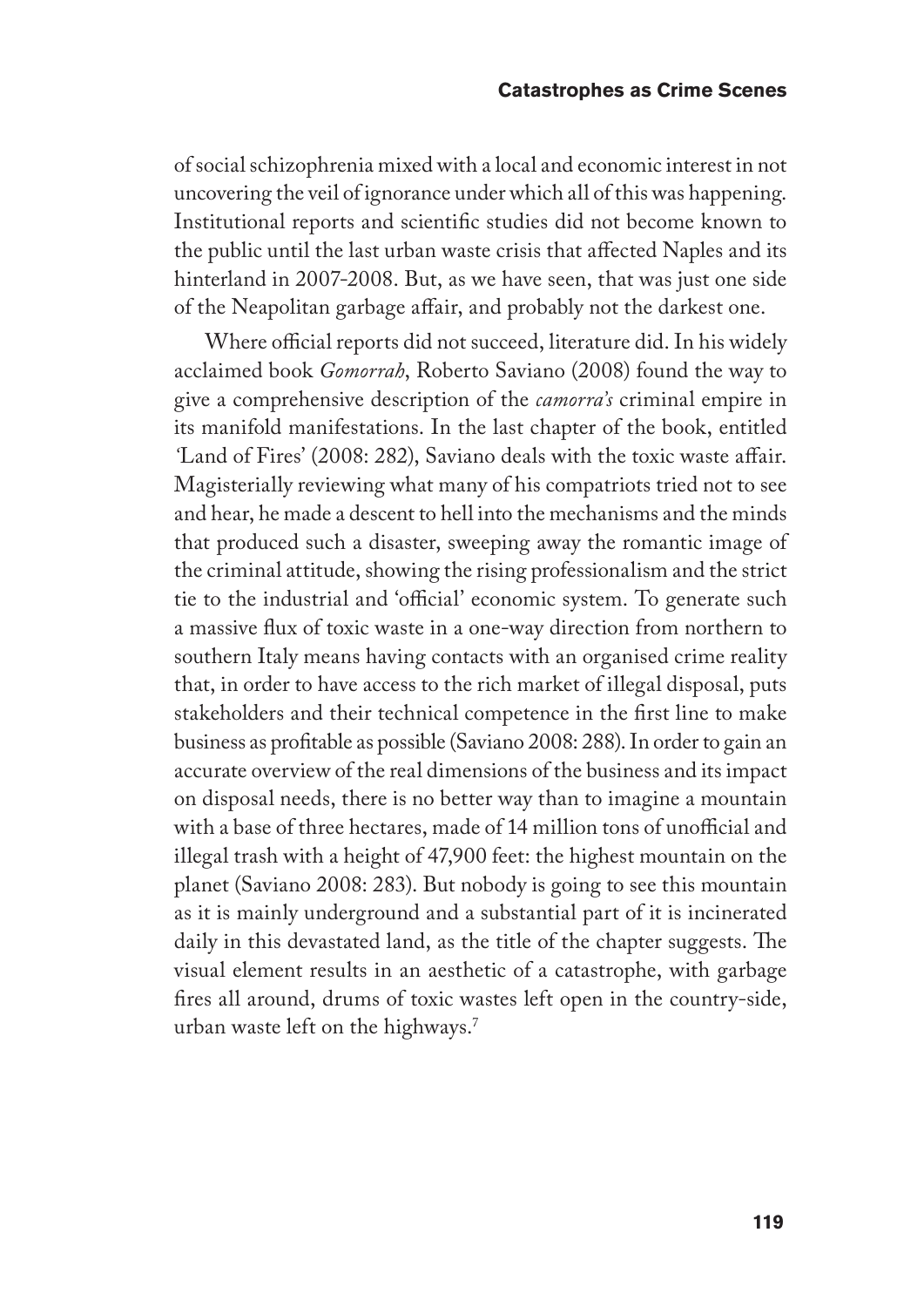

Figure 1. A Ferrillo 'A toxic waste burning in the Land of Fires' © Angelo Ferrillo <www.laterradeifuochi.it>

The legal framework that has regulated the garbage affair during the last fifteen years is an extremely complex one. In 1994, to counter the chronic inefficiency of the local bodies regarding garbage treatment and management, the Prime Minister declared an emergency state for waste management in the Campania Region that was based on Civil Protection intervention during natural disasters. This arose from the region's proven inefficiency and the environmental emergency that it caused and was known as the *Ordinanza del Presidente del Consiglio dei Ministri* n.195 1994. This was the first legal act in a long series of acts that would set the legal framework of waste management for years to come (for a clear account and review of the legal framework's evolution see Iannello 2007).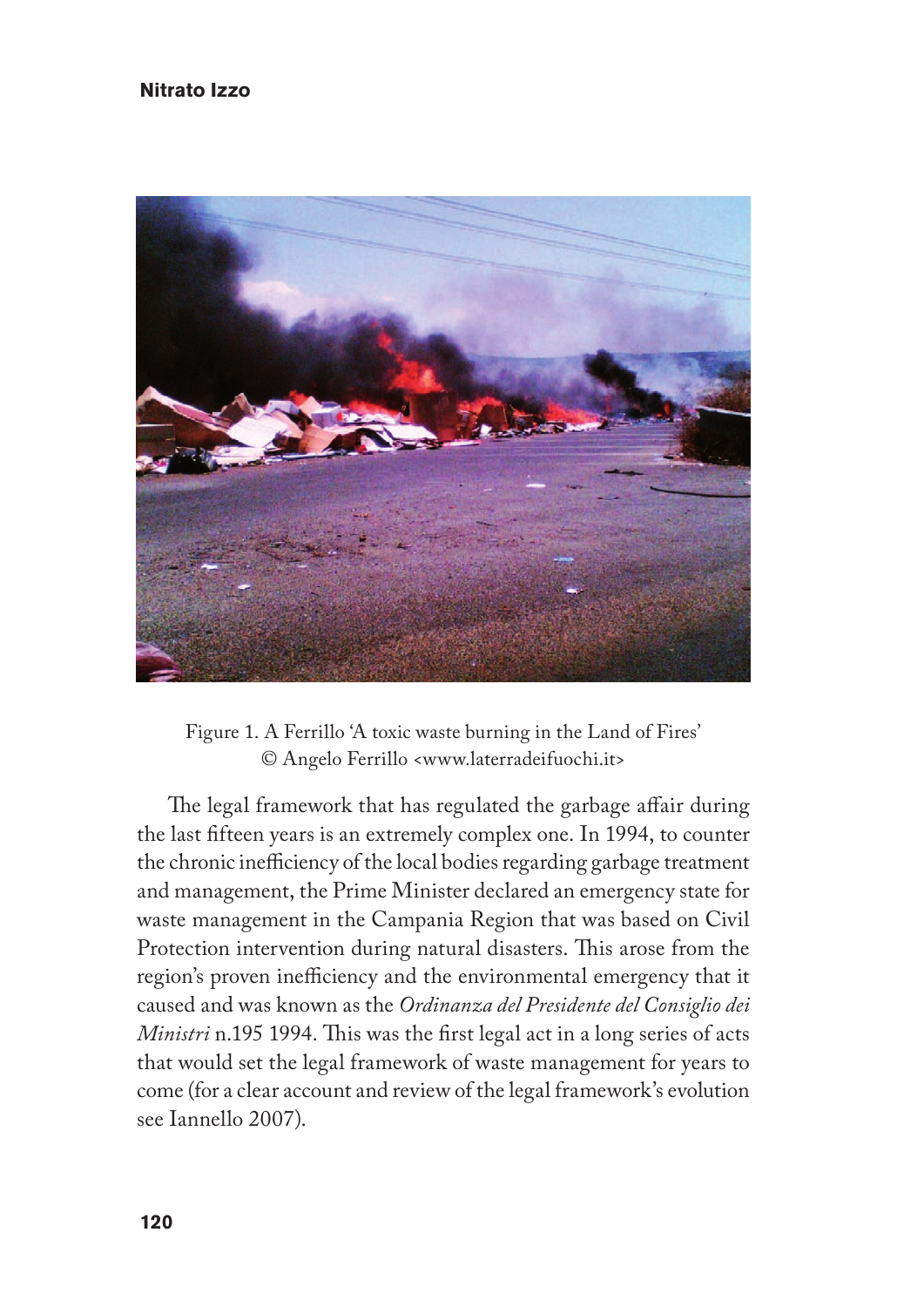The emergency writs that were issued year after year exploited the legal accountability of the local administrative bodies. The central government created a legal body called *Commissariato per l'emergenza dei rifiuti* that, from 1996 onwards, would be the only legal institution to have authority on the subject. Unfortunately, this administrative law which was to be implemented as an emergency act for a limited time was still in force throughout the 2007 emergency. The constitutionality of these measures may be questioned because they became, once again, extended by *Legge* n. 123 2008 until December of 2009.

However, the original aim of simplifying the bureaucratic procedures in order to assist in the management of the public service ended with exactly the opposite result (Iannello 2007). In the end, the emergency became ordinary with all its possible and imaginable consequences. The exercise of emergency powers, free from any legally binding predetermination, did not solve the problem, but became a legal and administrative issue in itself. The various legal layers that were slowly added, ended up creating other bureaucratic structures, in which no one knew what the others were doing, with an enormous waste of public money, estimated at around two billion Euros. The most eloquent image is the five million balls of garbage (*ecoballe*) that are stored in the suburbs of Naples (Iacuelli 2008: 259). While they are there waiting to be burned in an incinerator, they are still owned by the company (*Fibe-Impregilo*) that was in charge of managing the whole process of garbage disposal. The economic aim of the company was to gain money from the incineration of such materials, in an industrial incinerator to be built by the same company. In the end, many public administrators — among which the President of the regional government, members and heads of the *Commissariato per l'Emergenza Rifiuti in Campania*, members of the board of administration of the company *Fibe* and many others involved in the affair — were indicted before a Criminal Court.8 So it was not only the illegal waste management that ended up being a criminal affair, but also an important part of the administrative action enforced under the emergency law.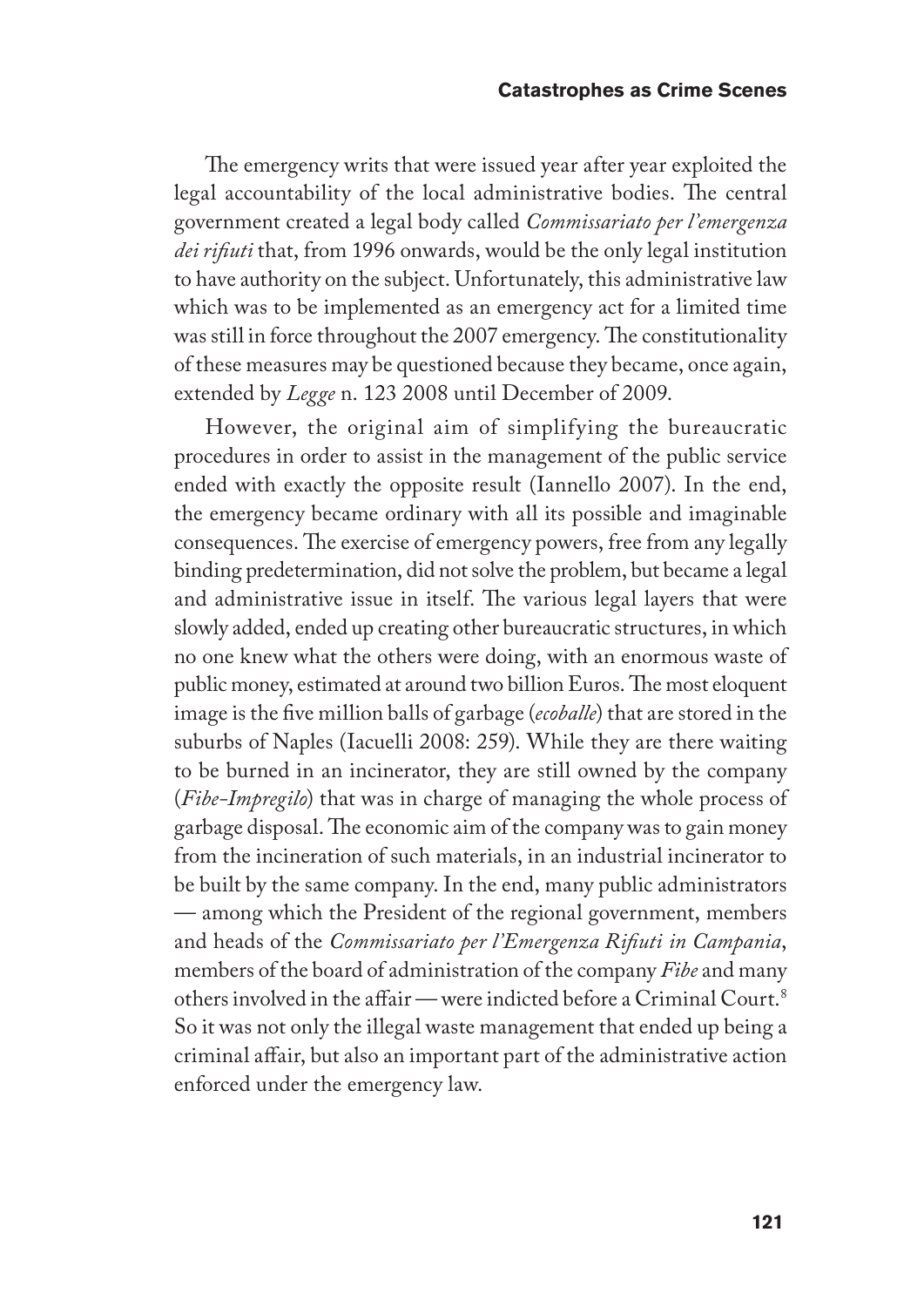## **Scenes From a Catastrophe**

We can now focus on various aspects that highlight the link between the catastrophe as a theoretical concept and its legal and criminal context. What the Neapolitan story highlights well is that each catastrophe carries a double imperative: one is deeply linked with the idea of risk, mainly conceived as a general reflection on the probability of occurrence of the event, and the second concerns the policies to prevent it or weaken its social consequences. I would like, as an alternative, to follow a different direction that places catastrophe in a more general moral understanding of the event. What a catastrophe always brings is a break in the legal order. Each catastrophe produces such consequences on the legal systems that if the system cannot adequately respond, the social effects of a supposedly natural catastrophe will turn it into a moral one. This aims at a reconsideration in the legal context of the distinction between intentional and unintentional catastrophes. Of course, it is possible to distinguish between catastrophes such as Katrina, Bhopal or Naples. However, only in the last instance can we find a clear criminal intent that took place and that *caused* the catastrophe. But if it is true that there are no such things as natural catastrophes but only social ones, when we look at the consequences and social vulnerability (Chen 2009: 4) the differences are less clear. In New Orleans, when the State failed to protect its citizens by giving them adequate assistance before and after the arrival of Hurricane Katrina, in the same way the national and local governments failed completely to prevent the daily crimes committed in that country. This shows that politics and law are closely bound up in the making of a catastrophe, and that from this point of view the same concept of foreseeability must be necessarily connected with the actions of institutions and governments.

Catastrophes are not only a challenge to the role law ordinarily plays in our societies, but they show the real effects of policy choices in a legal system. The most impressive thing about Katrina's impact is the recognition that some individuals, belonging to identifiable classes and minorities, were not taken into consideration by the law and its institutions, as they were classified just as 'without means to evacuate',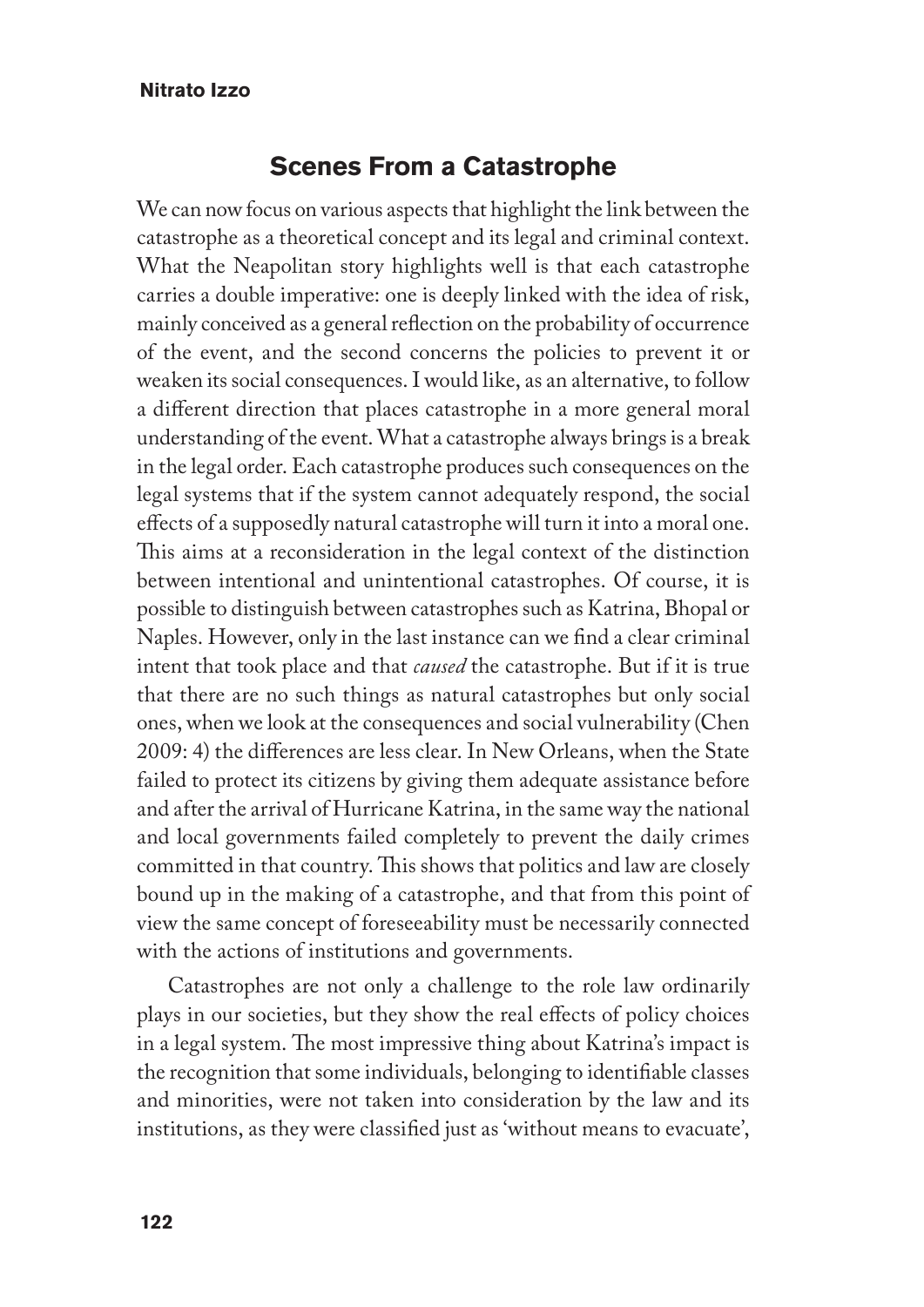without even asking who should have organised such means (Davis 2005). We can consider such moments as comprising a tremendous legal epiphany in which, by stressing the limits of our normative world, we can more profoundly comprehend the way law really works or what goods and values it protects. That is, the poor and vulnerable in New Orleans were not perceived to be as deserving of the same level of protection from the catastrophe as others.

The schizophrenic attitude of law facing catastrophe is particularly well shown by the centrality of criminal law, instead of a legal paradigm focused on civil law and preventive practices. In the wake of Katrina, the absence of law was evident, as most vulnerable people lacked assistance. It seems a common feature among the cases of Katrina, Bhopal and Naples that the law abandoned victims to their fate, leaving them alone in a scenario which was out of their control. Nevertheless, in this situation law claimed indispensability in assuring order. The projection of traditional crime attitudes and biases regarding crimes committed during the catastrophe was initiated by introducing a false memory of crime related to the event (Simon 2007). A new model of disaster management emerged, centred on fusing natural elements such as floods or earthquakes with violent criminality and terrorism, with the risk of a growing amount of coercive law enforced by the State and local authorities (Simon 2007: 15). After its breaking impact on the legal system, the law tries to exploit and colonise catastrophe (Meyer 2007: 21), trying to avoid recognition of the particularity of the situation. As the analysis of concepts such as looting during catastrophes seems to confirm (Green 2007), criminal law aims firstly at reaffirming the coercive power of the State as if the catastrophe had not happened, so that the law continues to operate normally, through ordinary legal categories, even in exceptional conditions, which the very same law helped create. The 'shoot on sight' order against looters shows the attempts of the law to reaffirm its authority, even in a time in which the law seems to have been depleted by events apparently out of its control.

The case of toxic waste in Naples is, nevertheless, slightly different from other catastrophes such as Katrina, the 2004 Tsunami or Bhopal.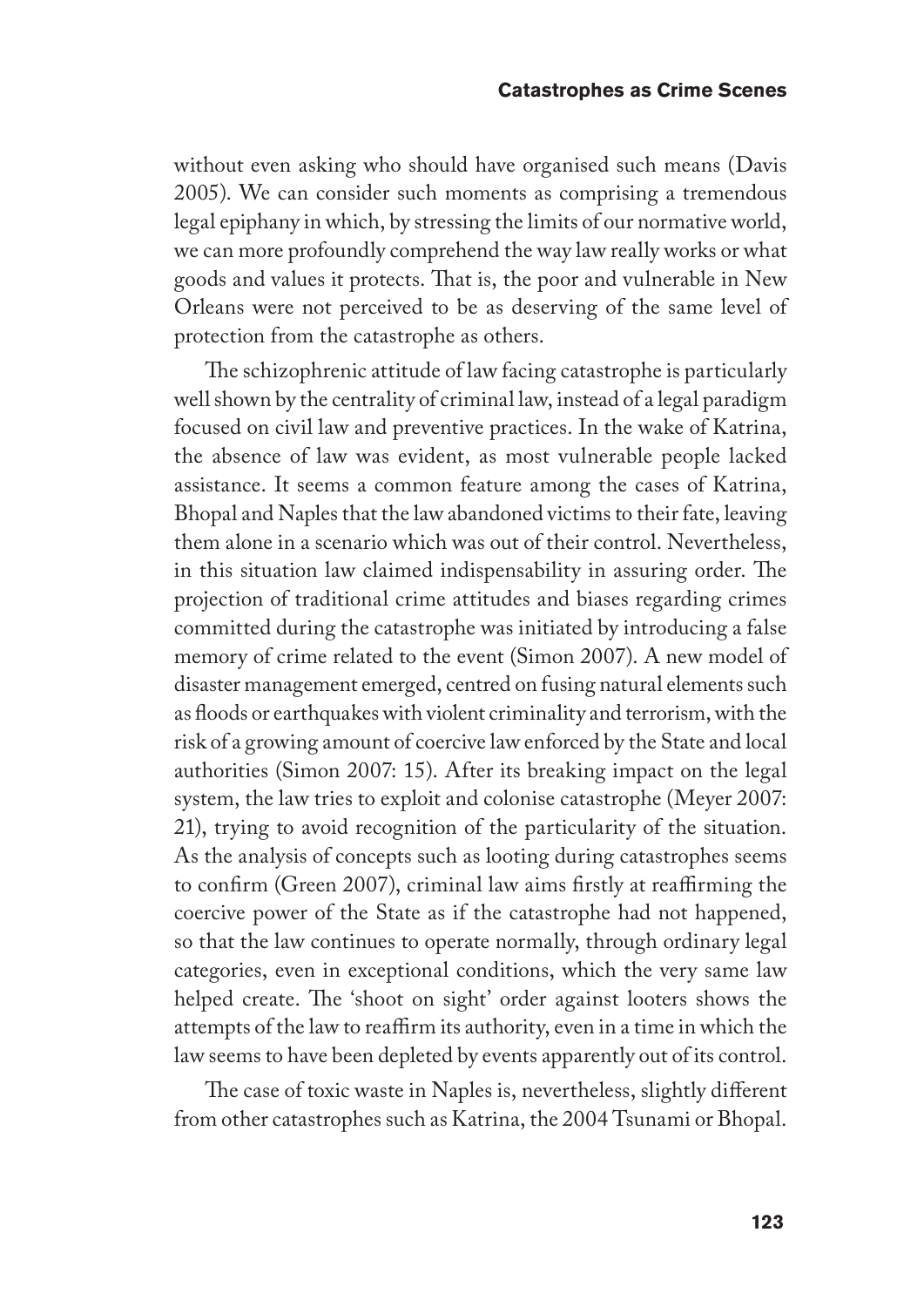The first objection that can be raised is that the toxic waste affair is anything but natural: that it should not be considered a natural catastrophe but rather an intentional one, in which the consequences were directly human-agency driven. I would like to argue that this point is not as relevant as it may seem at first sight. To do so I wish to introduce some distinctions between intentional and unintentional catastrophes. According to Posner it is possible to distinguish between catastrophes by classifying catastrophic risks in four classes, the fourth one regarding deliberately perpetrated catastrophes such as bio, cyber and technological terrorism, or nuclear winter (Posner 2004: 12). Other 'unintentional' catastrophes which are man-made, are classified into a third category, comprising global warming, exhaustion of natural resources, loss of biodiversity and so on. Since Posner's classification is designed to fit the cost-benefit analysis as the main assessment tool of catastrophic risk, he seems to regard natural catastrophes as not deeply influenced by human agency. This may be true for an asteroid collision, an extreme case in which there is probably not much sense in worrying about social vulnerability. But in all the other cases I think that cost-benefit analysis underestimates the aspect of social vulnerability as it focuses on the value we are willing to pay to avoid risk rather than the meaning in terms of impact these risks have in our lives, especially once they come, unfortunately, into existence. Similarly to Posner, Beck also distinguishes between intended and unintended catastrophes. The difference here lies in the fact that while side effect catastrophes, as unintended, are a mixture of bad and good (eg global warming), intentional ones (such as terrorist attacks) have no benefits (Beck 2009: 77). Even if Beck is aware of the fact that intended and unintended catastrophes can reinforce one another, the consequence, for him, is to stress the cosmopolitan dimension of the catastrophe, underlying the insufficiency of the national dimension. Putting the accent on social vulnerability means to be aware of the fact that, from a legal point of view, the State still plays a central role, and this is even clearer in a typical sovereign field such as criminal law.

That a certain criminal action is voluntary does not mean that we cannot frame such an action as a catastrophe. To do so, we should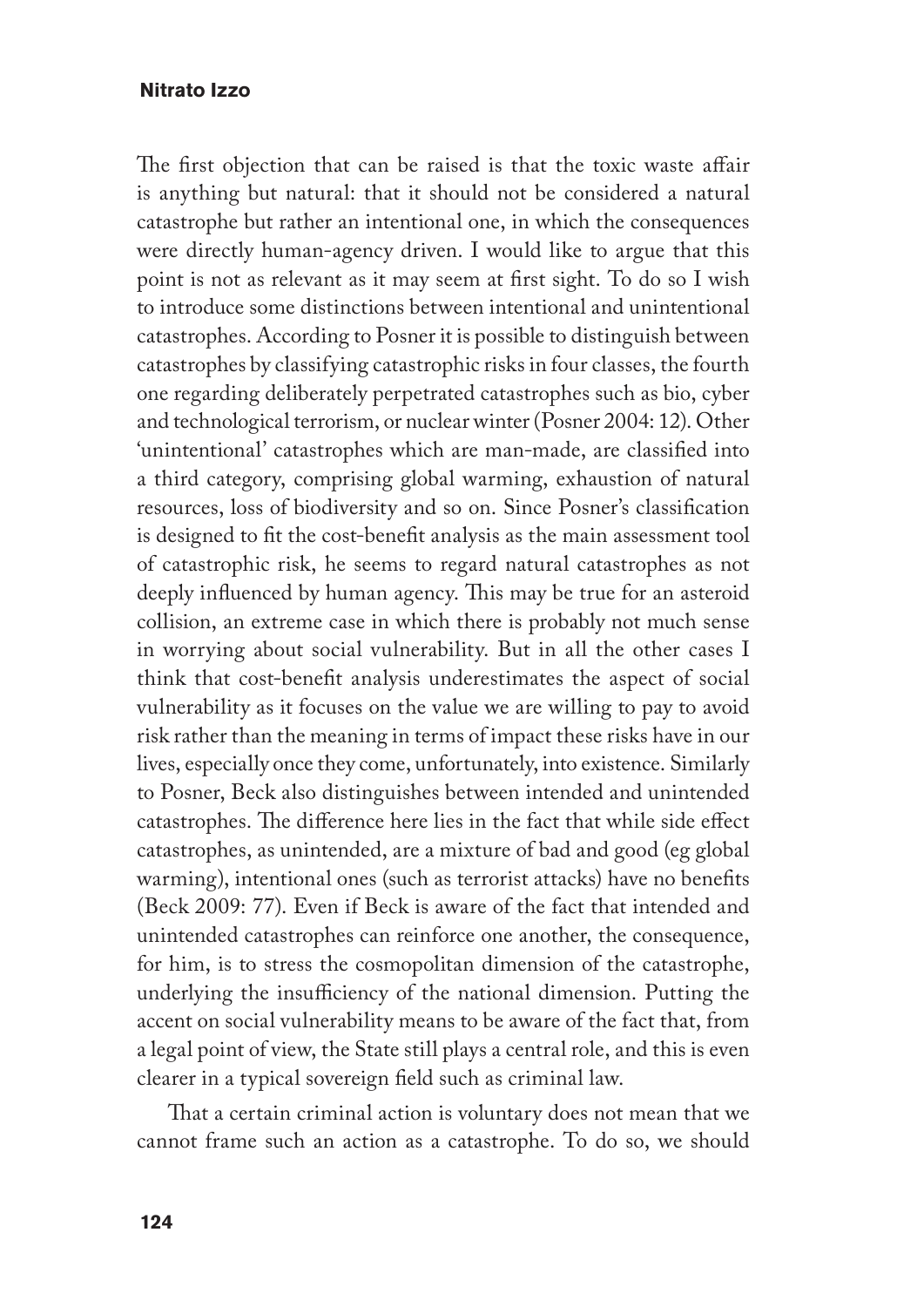consider another dimension of the catastrophe, that cannot be captured by cost-benefit analyses as it is impossible to assign an economic value to the moral dimension of justice. As Shklar (1990) has remarked, what is at stake in the relationship between citizens and catastrophes is the government's answer to the threat posed by the event. Also, according to Shklar, the distinction between misfortune and injustice, more than a cultural one, is clearly political. From this perspective, it is demanded that public servants not be 'passively unjust' and instead act to prevent or alleviate the consequences (Shklar 1990: 56). If we give a voice to the victims of governmental inertia, like in New Orleans, Bhopal or Naples, we are going to assign a political function to the sense of injustice: what began as a natural disaster was, in its full effects, a public injustice (Shklar 1990: 3). This claim implies a solidaristic view of the community in which each individual has a moral responsibility towards the other in order to avoid passive injustice, the refusal of both officials and private citizens to prevent acts of wrongdoing when they could and should do so (Shklar 1990: 5).

This is exactly the case of the toxic waste affair in and around Naples. During the whole period of criminal activity, public institutions completely failed to assure control of the territory in order to avoid the environmental and health disaster. But in the complex social structures in the zones controlled by criminal forces and *camorra* clans, many citizens were involved, at least as 'passively unjust' according to their negligence, or their conspiracy of silence. The very idea of public injustice helps us to consider that in the whole process there has been a collective denial of the catastrophe (Ross Meyer 2007: 22), without considering the consequences that were going to affect the whole community, and without making any distinction between victims and executioners. The transformation of the crisis into an emergency where legal responsibility was weakened time after time caused a loss of faith in law and institutions by the affected people. The victims' group, whose numbers reached one million people (Iacuelli 2008: 275), was condemned to having their feelings of injustice ignored as a result of the legal and social negation of the catastrophe. The belief was widely held that no one was able to defend them from such aggression, due to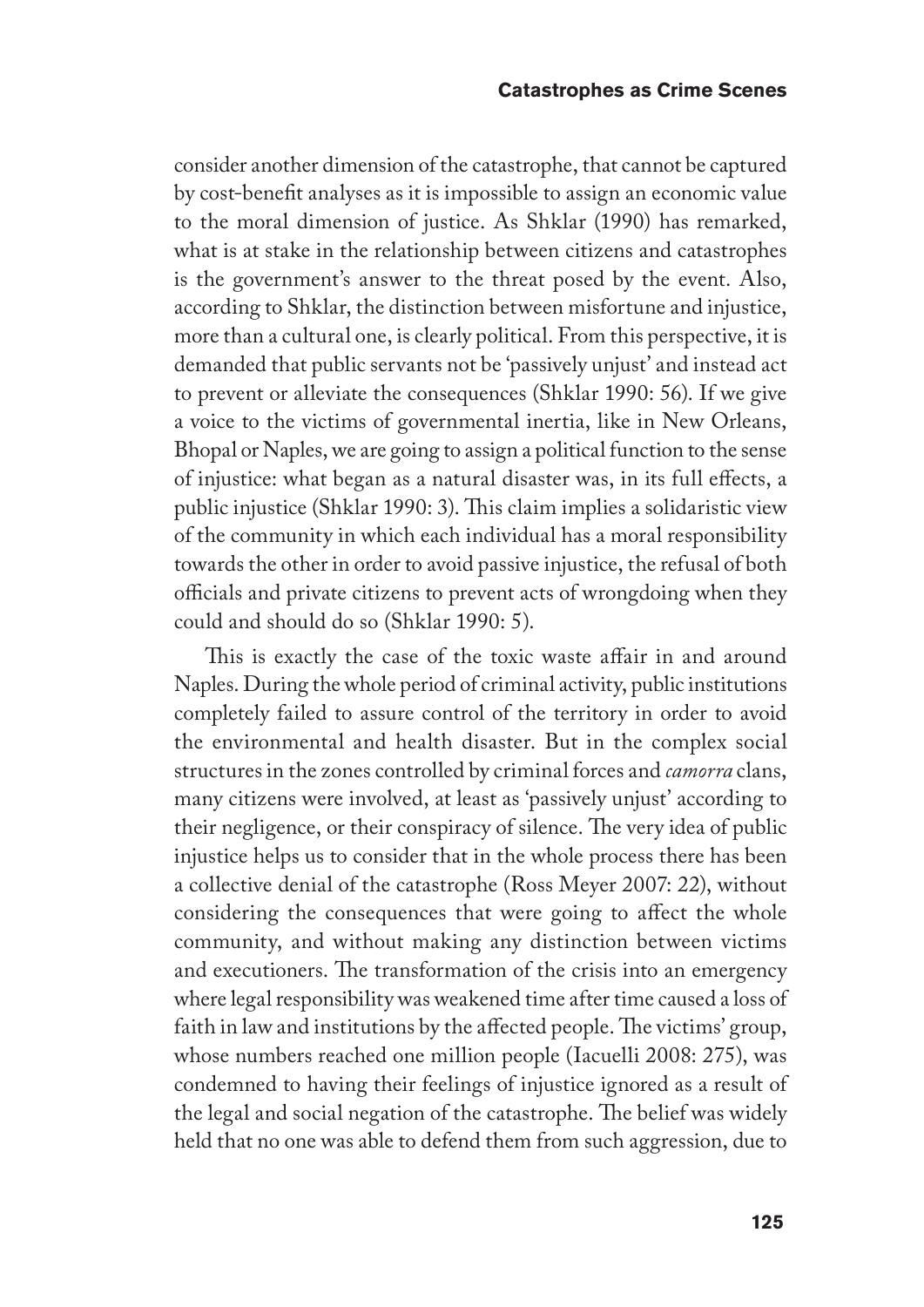the incapacity of public institutions to set up a framework of prevention and control of criminal activities in their territory.

Understanding the implication of the assumption that catastrophes are both jurisgenerative and a negation of the law at the same time (Douglas et al 2007: 4) involves trying to combine these two elements in the analysis. The idea of a state of exception captures both concepts well. The link between states of exception and catastrophes has been recently discussed by Beck, who argued that dealing with catastrophic risks means being aware of a planetary state of exception that cannot be afforded at a national level (Beck 2009: 76). He argued that risk is the anticipation of catastrophe, but in order to have an idea of the meaning of the global dimension of the catastrophe we need to question the staging of the catastrophe, which fills the gap between the *anticipated* catastrophe and the *actual* one (Beck 2009: 10, 67). It is the symbolic dimension that transforms a local event into a cosmopolitan and global one. The global media coverage helps to assign a common meaning to the sense of catastrophe, as has happened with terrorist attacks. In this way, the catastrophe has meaning for us; it can capture our attention even if it has happened far from us. The staging of the catastrophe also underlines another dimension: the fact that by coming into existence it reminds us of the effective representation of what we tried to avoid just by assigning it a risk. Understanding catastrophe is possible only through its staging, exactly because, with the coming of modernity, we removed the very idea of the occurrence of the catastrophe (Dupuy 2002).

The aesthetic that results from the catastrophe is a powerful threat to the authority and reputation of the State. The staging of the catastrophe casts a vigorous light on legal failures and inefficiencies. Crime scenes can play different roles with regard to this aspect. They can be the representation of an order to be re-established — as in the case of Katrina — with vulnerable people targeted as criminals, giving the opportunity to picture law and legal order as a means to come out of the catastrophe, denying the role they played in its creation. They can tragically show for a long period the effects that negligence and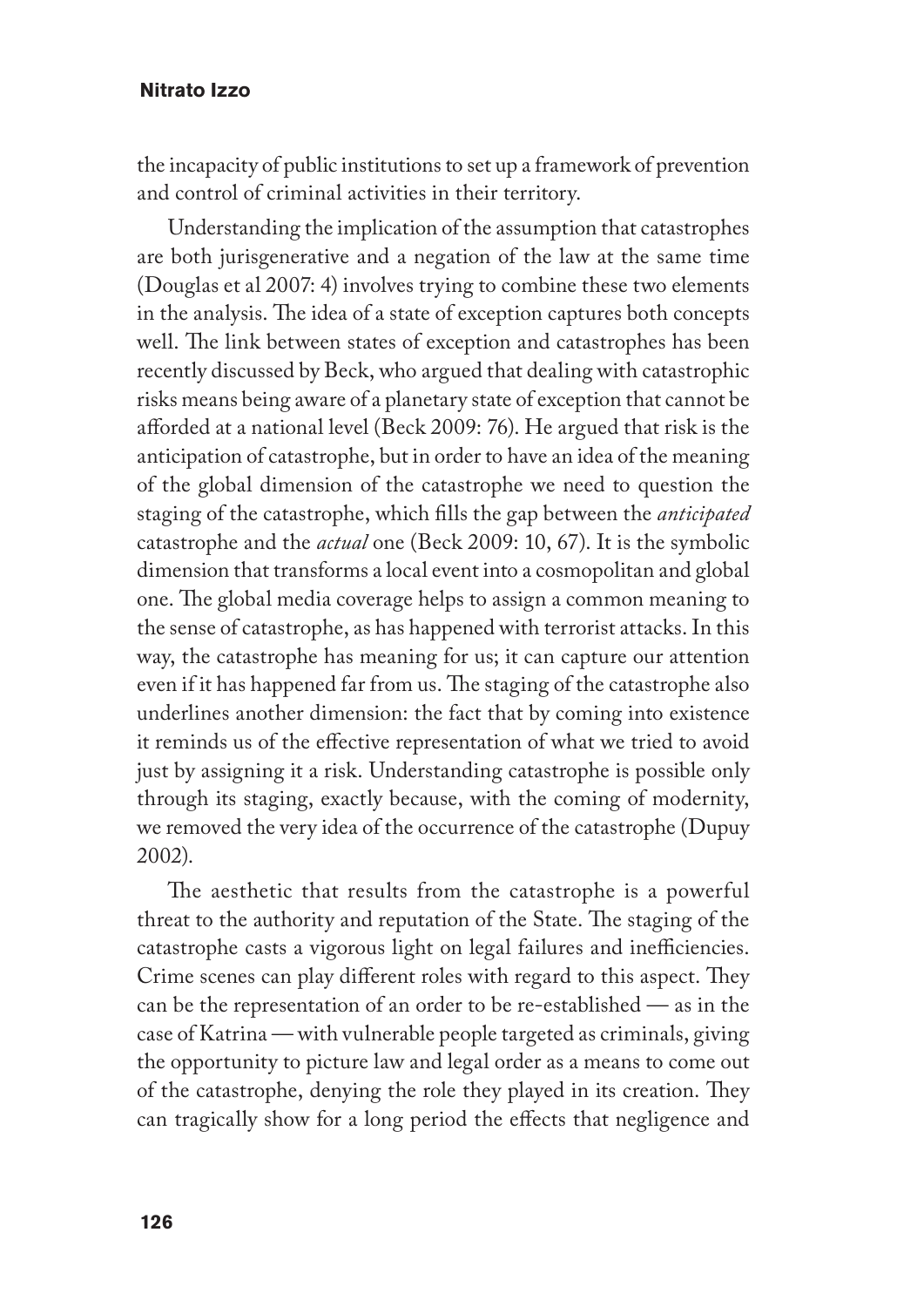the absence of prevention caused, having the function of a perpetual reminder of inflicted pain, as in the Bhopal case. Or they can, as in the Naples case, be the representation of a prolonged and unresolved crime scene that, with its perpetual scandal, is a powerful threat to legal legitimacy and thus must be removed and hidden from the public sphere.

While Beck's approach to the link between catastrophe and state of exception through the staging of the catastrophe is a cosmopolitan one, there is no need to hold his cosmopolitan view to affirm the spreading of the state of exception. According to Agamben, the state of exception has been replaced by a generalisation of the paradigm of security as the normal technique of government in Western societies (Agamben 2005: 14). In Agamben's view, the role of the nation state is still powerful in determining the extension of the law, and for this reason it is more useful in understanding what the staging of the catastrophe means for legal structures. The crucial role played by criminal law in the making of a state of exception during a catastrophe can be well exemplified by the fate of many detainees in the aftermath of Katrina. Most of them were left without any legal assistance for weeks, as they were moved from jail to jail around the zone affected by the hurricane. As a study reports, many of them would not have been in prison if only they had not been deprived of legal assistance (Metzger 2007).

Focusing now on the Neapolitan affair, we are able to explore an example of the theoretical category of 'state of exception' in real life. What renders it really similar to a permanent state of exception is, first of all, the legal framework that governed the territory affected by the garbage emergency. The exercise of emergency powers exploited, on a legal basis, the local bodies of any administrative competence on subjects that were under their control. Little by little, writ after writ, a large part of the Campania region was governed by a law that citizens could not participate in, as the administrative forms of individuals' participation in the decision-making procedure were suspended, together with an enormous body of legislation of primary importance to the Italian legal system (see *Legge* n.123 2008 section 18). At the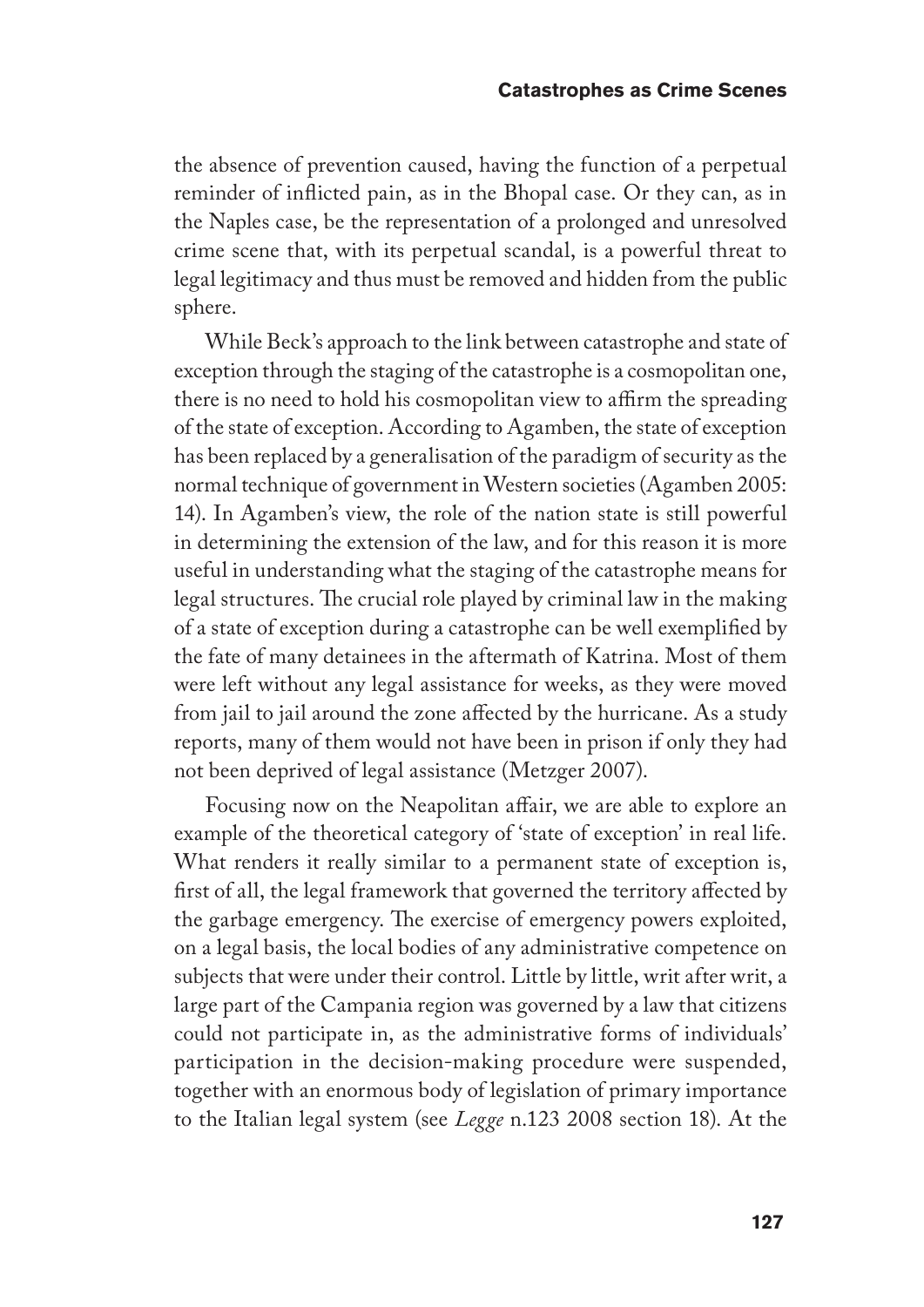same time, for the purpose of removing garbage from the streets, dangerous waste of industrial or pharmaceutical origin was stored in the same dump as urban and normal garbage, deviating from national, and probably EC, laws (*Legge* n. 123 2008 section 9).

This state of things also affected the judicial organisation: a unique jurisdiction of the Naples court became competent to try all criminal cases regarding violation of laws for waste treatment in the whole region of Campania (*Legge* n. 123 2008 section 3); and with specific crimes only punishable in the area, achieving the result of an unprecedented fragmentation of the penal law (*Legge* n. 210 2008 section 6). The representation of a state of exception is well exemplified by the government's decision to use military forces to patrol and keep under surveillance the sites chosen to host the dumps managed under the exceptional laws mentioned above. The presence of military forces serves as the visualisation of State power in the eyes of the community, with the aim of deterring grass-roots movements from demonstrating and protesting. With this body of rules, the state of exception became the way the law reaffirmed its pretence of order and control, even against itself, as the suspension of the law must be necessary for the common good.

This is, of course, the institutional side of the state of exception. Here it is not possible to deal, for example, with the complex system of intimidation, fear, and corruption by which the *camorra* dominates the local population, imposing its business and often killing the resistant. What the toxic waste affair shows in the relationship between the state of exception and the crime scenes caused by catastrophes is that the moral meaning of a catastrophe cannot be fully understood without taking into serious account how the legal system and its structure react against the stress of harmful events, intentional or unintentional as they may be.

As we have seen, legal institutions are always connected to the making of a catastrophe. This view challenges the traditional and established view of law as a primary means to assure order. The hard question to answer here is whether it is possible that law contributes to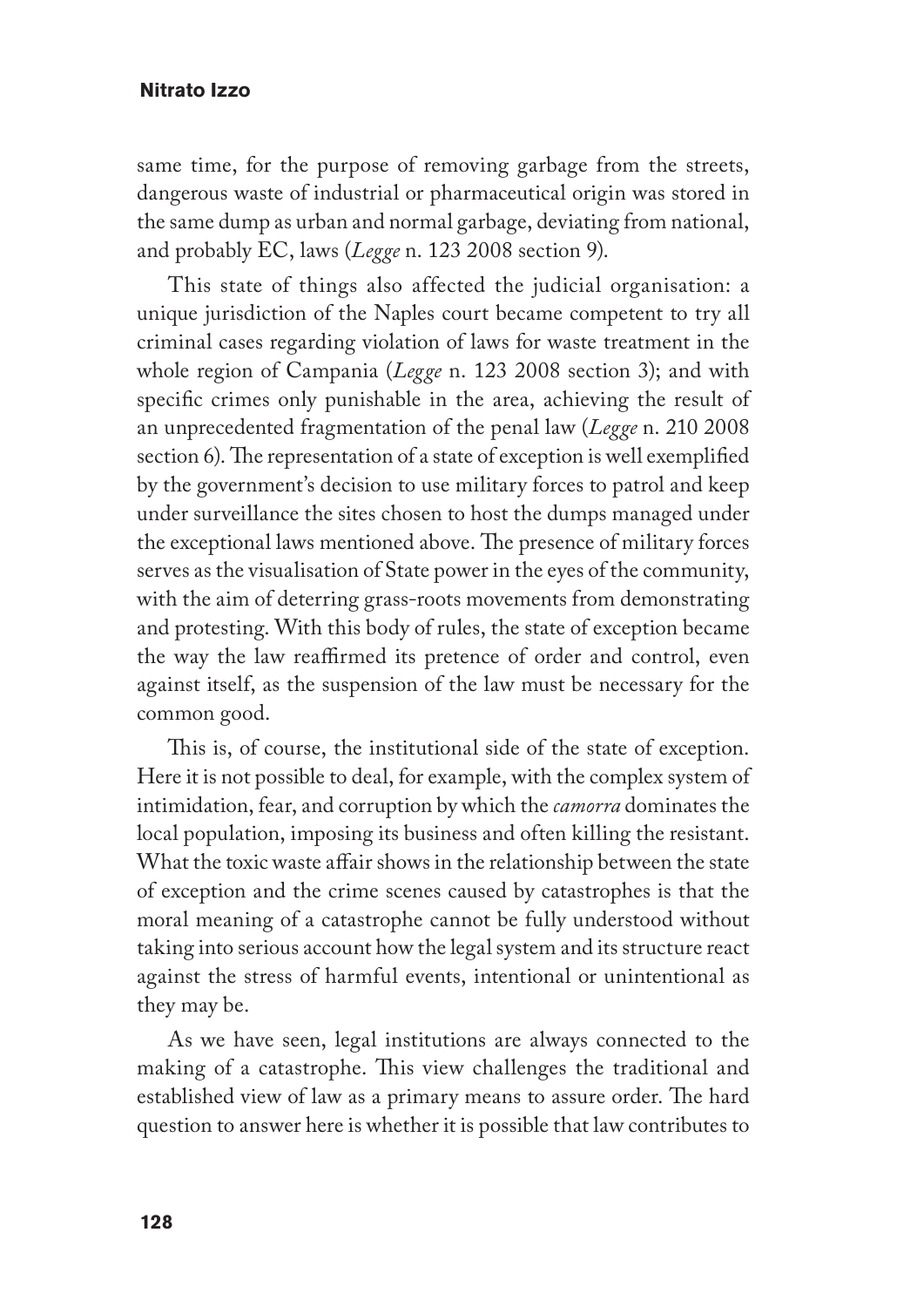disorder and irresponsibility, rather than order and responsibility. In his last thought-provoking book, Scott Veitch has argued precisely this point: that the legal system can be (legally) involved in the production of irresponsibility (Veitch 2007: 3). Veitch lucidly shows that the rise of the division of labour in organising responsibility within multiple roles and institutions has irresponsibility as the overall effect of these features and their proliferation (Veitch 2007: 49). The Neapolitan case shows how this theoretical framework can find an empirical confirmation in a particular legal system, even a civil law one. In this sense, law just becomes a way of organising irresponsibilities and legitimising immunities (Veitch 2007: 72). The law has therefore the privilege to define its peculiar epistemological status, carrying with it the danger of auto-referentiality. If it is the law itself that establishes that the law has been suspended and that it is possible to act *against* the law during this time, in a kind of anomy, this is the state of exception at work. However, Veitch's insights also point towards another theme, the way law organises the legitimatisation of suffering. One of the ways in which law can do this is by legalising the catastrophe. If a nuclear winter and the use of nuclear weapons able to exterminate humanity is allowed by international law, it is not particularly shocking anymore what national states do to face the threat of catastrophes (Veitch 2007: 121).

## **Conclusion**

In concluding, let us come back to the cause of the Naples catastrophe. As Bauman has noted, modernity has a strong conceptual link with the concept of waste. We eventually produce waste, as it is the end of all economic processes on which capitalist society is grounded. But together with this, there is the production of human wastes, those that are out of any social order. While the production of human wastes is continuous, the dumps are, day after day, getting fuller: the world seems to be full (Bauman 2004). Humanity is fated not to understand the moral meaning of the catastrophe until it is understood that, when evil exceeds certain limits, trying to describe it with the language of natural catastrophe is just senseless (Dupuy 2005). Catastrophes are,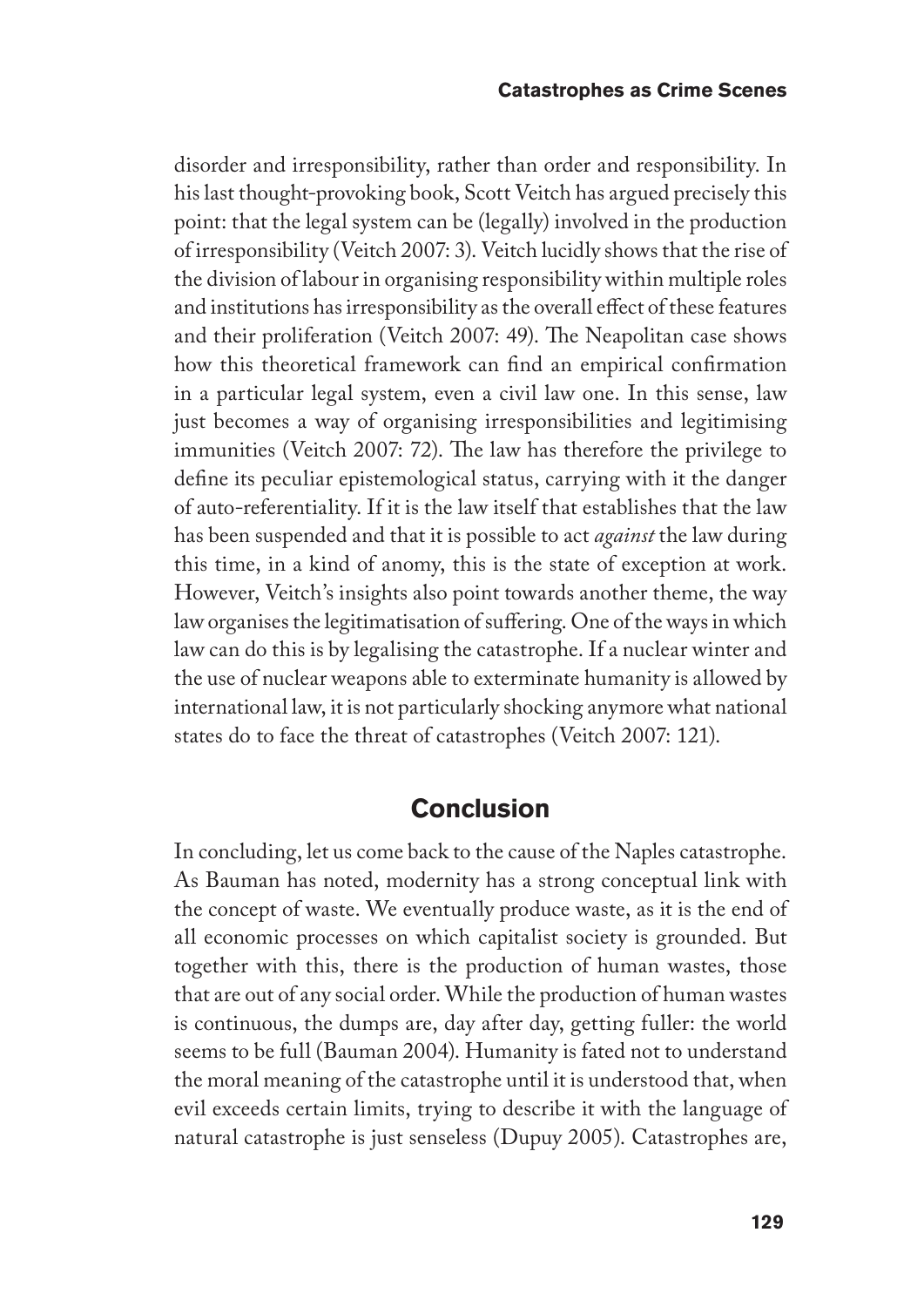in the end, just another expression of the Promethean gap between humanity and the world of its products (Anders 2003). The aesthetic and symbolic dimensions in which the catastrophe performs its *mise en scène* is a way to reduce such a gap. Catastrophes emerge as large crime scenes in which law tries to claim control, in constant struggle between the break of order and its reaffirmation. The State still seems to be the main arbiter of such a fight. Looking at catastrophes as crime scenes is a promising direction to enlighten such a role.

### **Notes**

The author wishes to thank Patrícia Branco, Rebecca Scott Bray, Gianvito Brindisi, Carlo Ianello and Derek Dalton for all the important insights and useful conversations, Angelo Ferrillo for the photo reproduced in the article. I am grateful to the anonymous referees who made excellent comments and criticisms that helped to improve this article. A very special thanks to Richard Mohr for his encouragement in pursuing this work. A first version of this article was presented at the Research Committee on Sociology of Law Annual Meeting in Milan, July 2008.

- 1 For example, the Lisbon Earthquake was, for a long time, interpreted by religious bodies as the divine revenge of an angry God.
- 2 Author's translation.
- 3 Posner holds this argument but forces it to some debatable consequences, such as absolutising cost-benefit.
- 4 For a dramatic account of how this method of reasoning could lead to a total privatisation of risk with private companies offering an all-inclusive deluxe evacuation package see Sedersky 2006 'Hurricane victims can evacuate in style' *The Nation* 19 September <http://www.usatoday.com/ travel/flights/2006-09-18-hurricane-evacuation-style\_x.htm>.
- 5 This is the case, for example, of the evacuation plan for Vesuvius's possible volcanic eruption (potentially affecting more than 1.5 million people): it took many years to have a plan but the effective efficacy is dubious also due to the lack of in-depth knowledge among the population.
- 6 For a dramatic account of the story of the Acerra sheep and their shepherds, the Cannavacciuolo family, see the movie *Biùtiful Cauntri* 2007.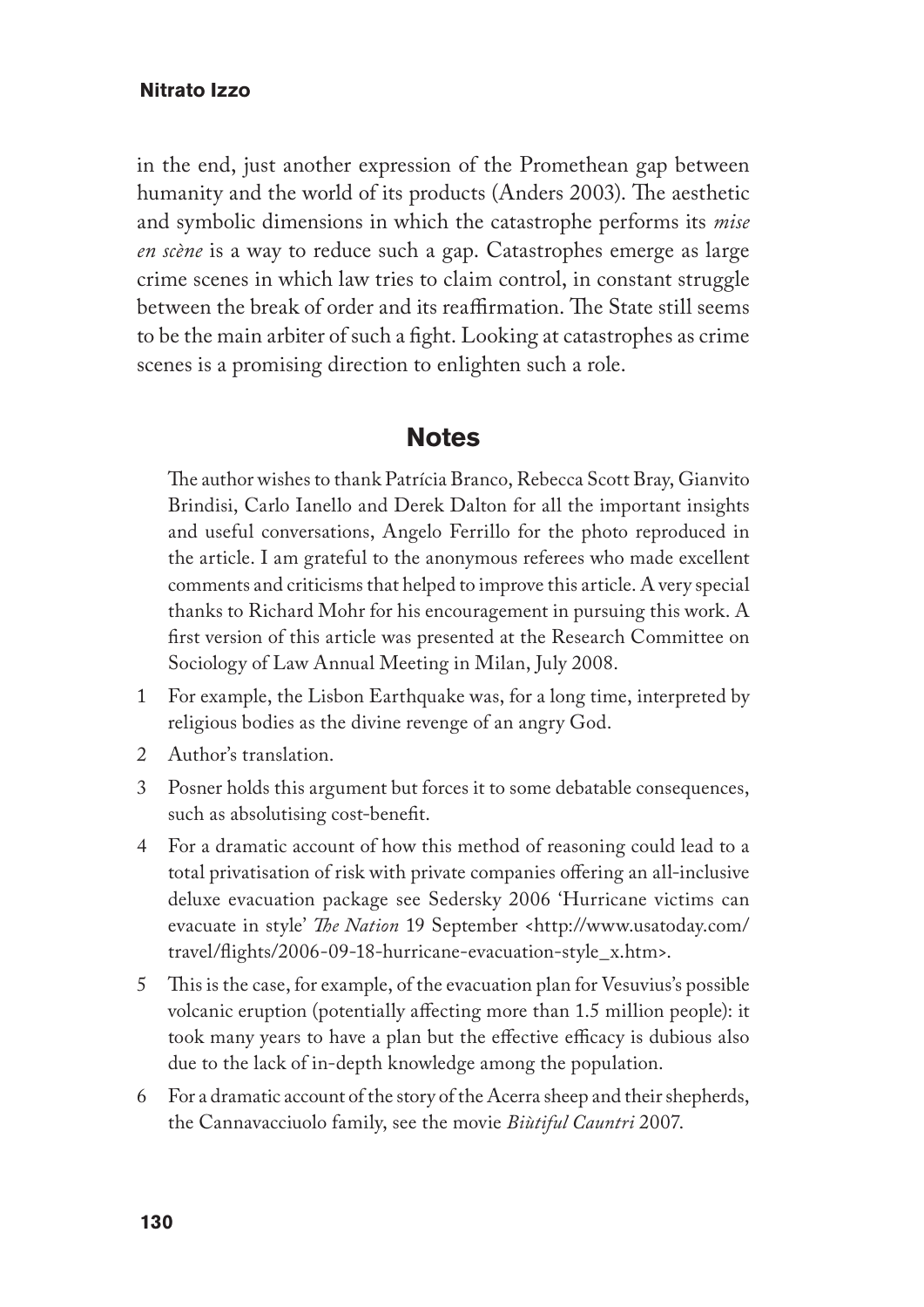- 7 An impressive account of the fires with ample video coverage of the situation can be found in the media activist website <www.laterradeifuochi. it>, where it is possible to see many videos that can explain the situation better than words. The site aims at making documents available for a public denunciation of the state of affairs.
- 8 At the time this article was written, the trial was still in progress.

## **References**

- Acot P 2006 *Catastrophes climatiques, désastres sociaux* Presses Universitaire de France Paris
- Agamben G 2005 *State of Exception* Trans K Attell University of Chicago Press Chicago and London
- Anders G 2003 *L'uomo è antiquato. 1. Considerazione sull'anima nell'epoca della seconda rivoluzione industriale* Trans L Dallapiccola Bollati Boringhieri Turin
- Bauman Z 2004 'Wasteful Planet' Trans M Taborelli in *Kainós* 4/5 <http:// www.kainos.it/numero4/emergenze/bauman-ita.html> accessed 7 November 2009
- Beck U 1992 *Risk Society: Towards a New Modernity* Trans M Ritter Sage London
- 2003 'Toward a New Critical Theory with a Cosmopolitan Intent' *Constellations* 10/4: 453-468
- 2006 *The Cosmopolitan Vision* Trans C Cronin Polity Press Cambridge
- 2007 'Vivere nella società del rischio globale' Trans P Squadroni *Ars Interpretandi Annuario di Ermeneutica Giuridica* XII: 123-145
- 2009 *World at Risk* Trans C Cronin Polity Press Cambridge
- Binder D 2002 'Emergency Action Plans: A Legal and Practical Blueprint "Failing to Plan is Planning to Fail"' *University of Pittsburgh Law Review* 63/4: 791-814
- *Biùtiful Cauntri* 2007 [Film] Directed by Esmeralda Calabria and Andrea D'Ambrosio
- Bultrini R 2009 'Il Sisma in Aula' *D la Repubblica delle Donne* May: 82-87 <http:// dweb.repubblica.it/dweb/2009/05/02/societa/societa/082qua64482.html> accessed 1 July 2009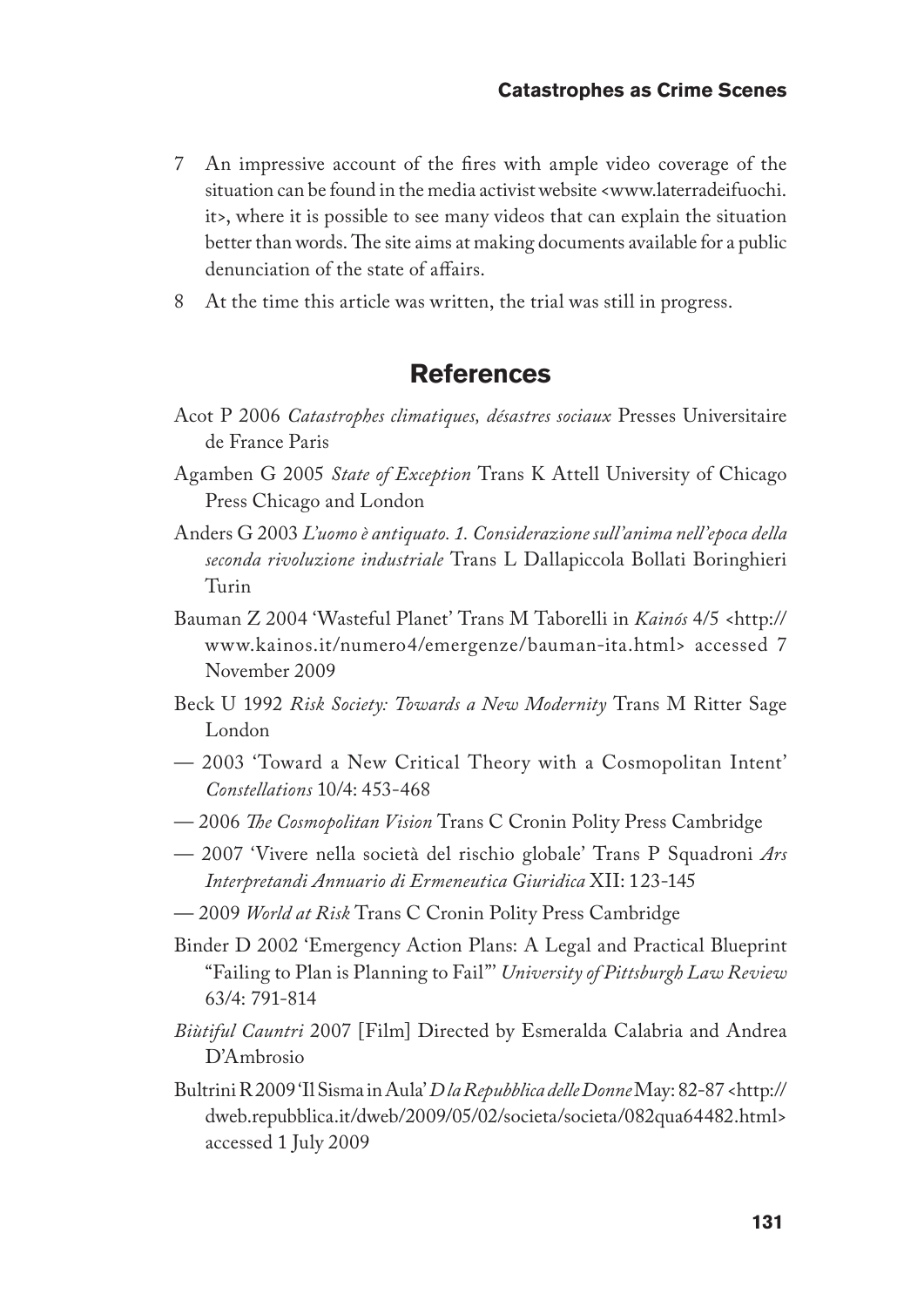- Cassels J 1993 *The Uncertain Promise of Law: Lessons from Bhopal* Toronto University Press Toronto
- Chen J 2009 'Law Among the Ruins' in Malloy 2009: 1-5
- Commissione parlamentare d'inchiesta sul ciclo dei rifiuti e sulle attiità illecite ad esso connesse 1997 *Resoconto stenografico seduta del 16/12/1997* Camera dei Deputati – Senato della Repubblica Rome
- 1998 *Relazione territoriale sulla Campania* Camera dei Deputati Senato della Repubblica Doc. XXIII/12 Rome
- 2006 *Relazione territoriale sulla Campania* Camera dei Deputati Senato della Repubblica Doc. XXIII/17 Rome
- Davis M 2005 'The Predators of New Orleans' *Le Monde Diplomatique* October <http://mondediplo.com/2005/10/02katrina> accessed 8 February 2009
- Dombrowsky W R 'Again and again: Is a disaster what we call a "disaster"?' in Quarantelli 1998: 13-24
- Douglas L, Sarat A and Merrill Umphrey M 2007 'A Jurisprudence of Catastrophe: An Introduction' in Sarat et al 2007: 1-18
- Douglas M and Wildavsky A 1982 *Risks and Culture: An Essay on the Selection of Technological and Environmental Disasters* University of California Press Berkeley and Los Angeles
- Dupuy J-P 2002 *Pour un catastrophisme éclairé. Quand l'impossible est certain* Seuil Paris
- 2005 *Petite métaphysique des tsunamis* Seuil Paris
- Durkin T and Felstiner W 1994 'Bad Arithmetic: Disaster Litigation as Less Than the Sum of Its Parts' in Jasanoff 1994: 158-179
- Dyne R 2000 'The Dialogue between Voltaire and Rousseau on the Lisbon Earthquake: the Emergence of a Social Science View' *International Journal of Mass Emergencies and Disasters* 18/1: 97-115
- Galanter M 2002 *Law's elusive promise: learning from Bhopal* in Likosky 2002: 172-185
- Giddens A 1999 'Risk and Responsibility' *The Modern Law Review* 62/1: 1-10
- Green S P 2007 'Looting, Law and Lawlessness' *Tulane Law Review* 81/4: 1129-1174
- Iacuelli A 2008 *Le vie infinite dei rifiuti. Il sistema campano* Rinascita Rome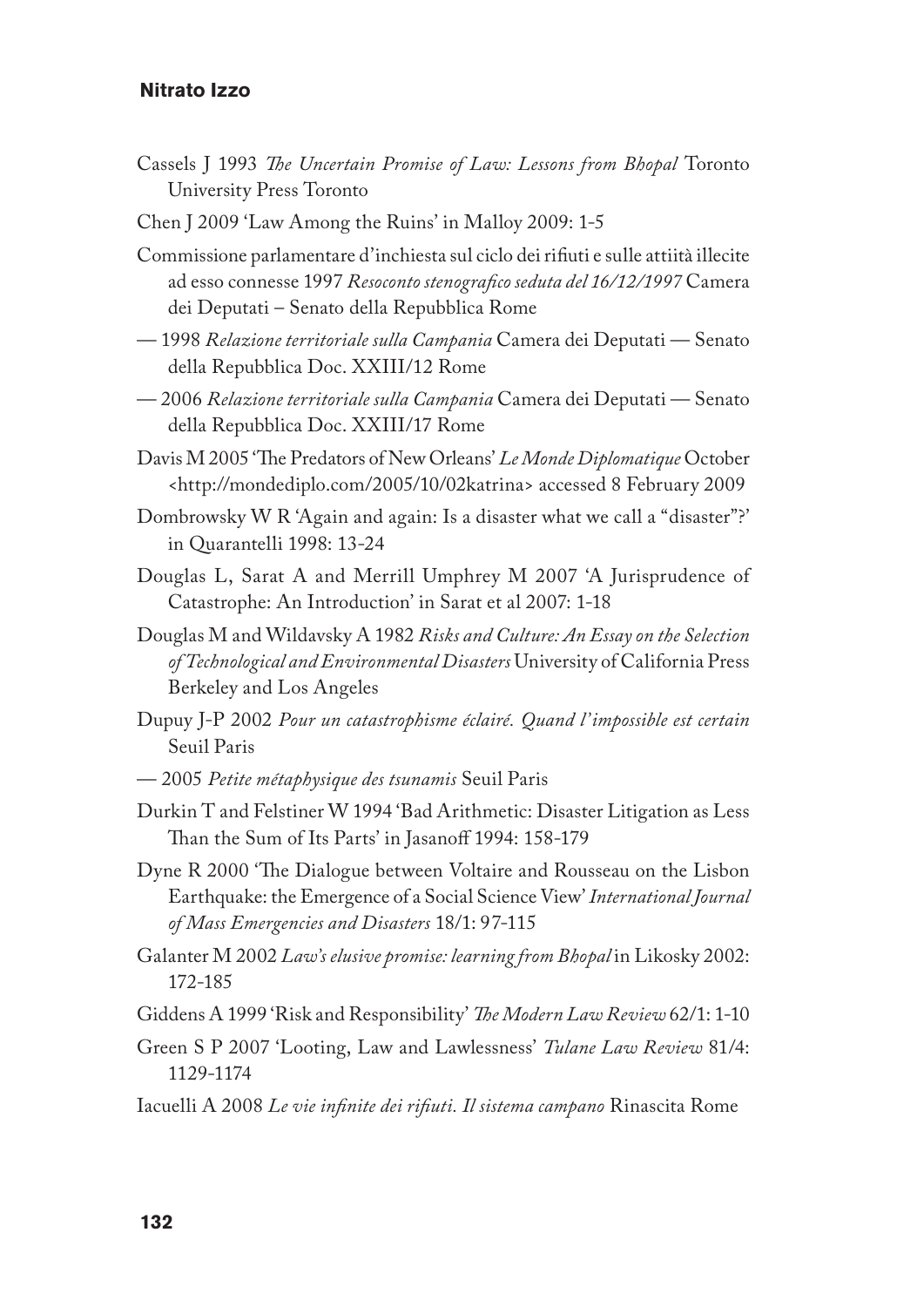- Iannello C 2007 'L'emergenza rifiuti in Campania: i paradossi delle gestioni commissariali' *Rassegna di Diritto Pubblico Europeo* 2: 137-178
- Iovene B 2008 *Campania Infelix* BUR Milan
- Jasanoff S 1994 *Learning from Disaster: Risk Management after Bhopal* University of Pennsylvania Press Philadelphia
- Likosky M 2002 *Transnational Legal Process, Globalisation and Power Disparities*  Butterworths London
- Malloy R P ed 2009 *Law and Recovery from Disasters: Hurricane Katrina* Ashgate Farnham
- Metzger P R 2007 'Doing Katrina Time' *Tulane Law Review* 81/4: 1175-1218
- Papaux A 2006 *Introduction à la philosophie du «droit en situation» De la codification légaliste au droit prudentiel* Bruylant Bruxelles LGDJ Schulthess Paris Zurich
- Posner R A 2004 *Catastrophe, Risk and Response* Oxford University Press New York
- Quarantelli E L 1998 ed *What is a Disaster?: Perspectives on the question* Routledge London
- Ross Meyer L 2007 'Catastrophe: Plowing up the Ground of Reason' in Sarat et al 2007: 19-32
- Sarat A, Douglas L and Merrill Umphrey M eds 2007 *Law and Catastrophe* Stanford University Press Stanford
- Saviano R 2008 *Gomorrah: A Personal Journey into the Violent International Empire of Naples' Organized Crime System* Trans V Jewiss Picador New York
- Sedersky M 2006 'Hurricane victims can evacuate in style' *The Nation* 19 September <http://www.usatoday.com/travel/flights/2006-09-18 hurricane-evacuation-style\_x.htm> accessed 10 June 2008
- Senior K and Mazza A 2004 'Italian "Triangle of death" linked to waste crisis' *The Lancet Oncology* 5/September: 525-527
- Shklar J N 1990 *The Faces of Injustice* Yale University Press New Haven and London
- Simon J S 2007 'Wake of the Flood: Crime, Disaster, and the American Risk Imaginary after Katrina' *Issues in Legal Scholarship* Article 4: 1-19
- Steele J 2004 *Risks and Legal Theory* Hart Publishing Oxford and Portland
- Sunstein C R 2007 *Worst-case Scenarios* Harvard University Press Cambridge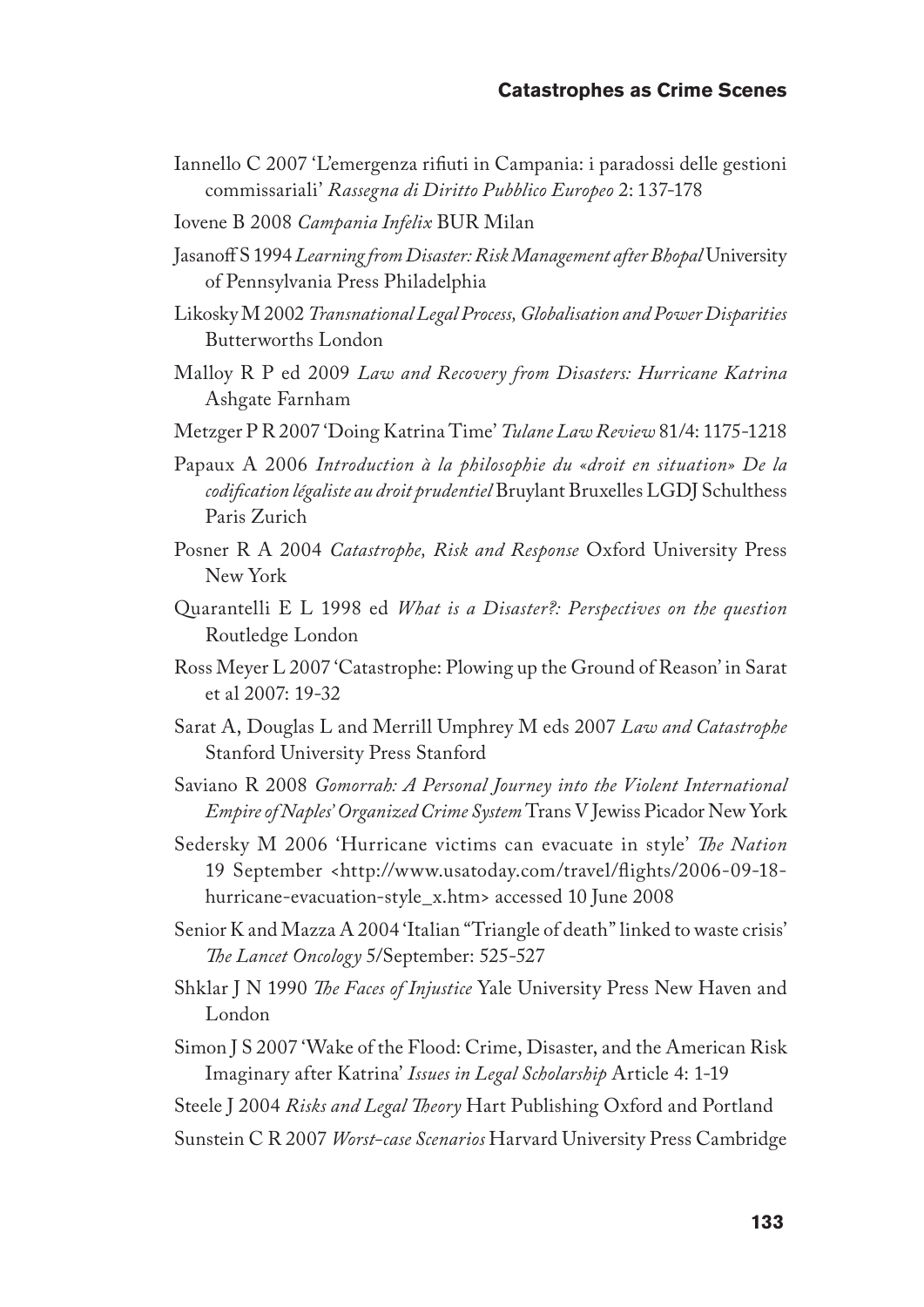Veitch S 2007 *Law and Irresponsibility: On the Legitimation of Human Suffering* Routledge-Cavendish Oxon and New York

## **Statutes**

Ordinanza del Presidente del Consiglio dei Ministri n.195 1994

Legge n. 123 2008 Legge n. 210 2008